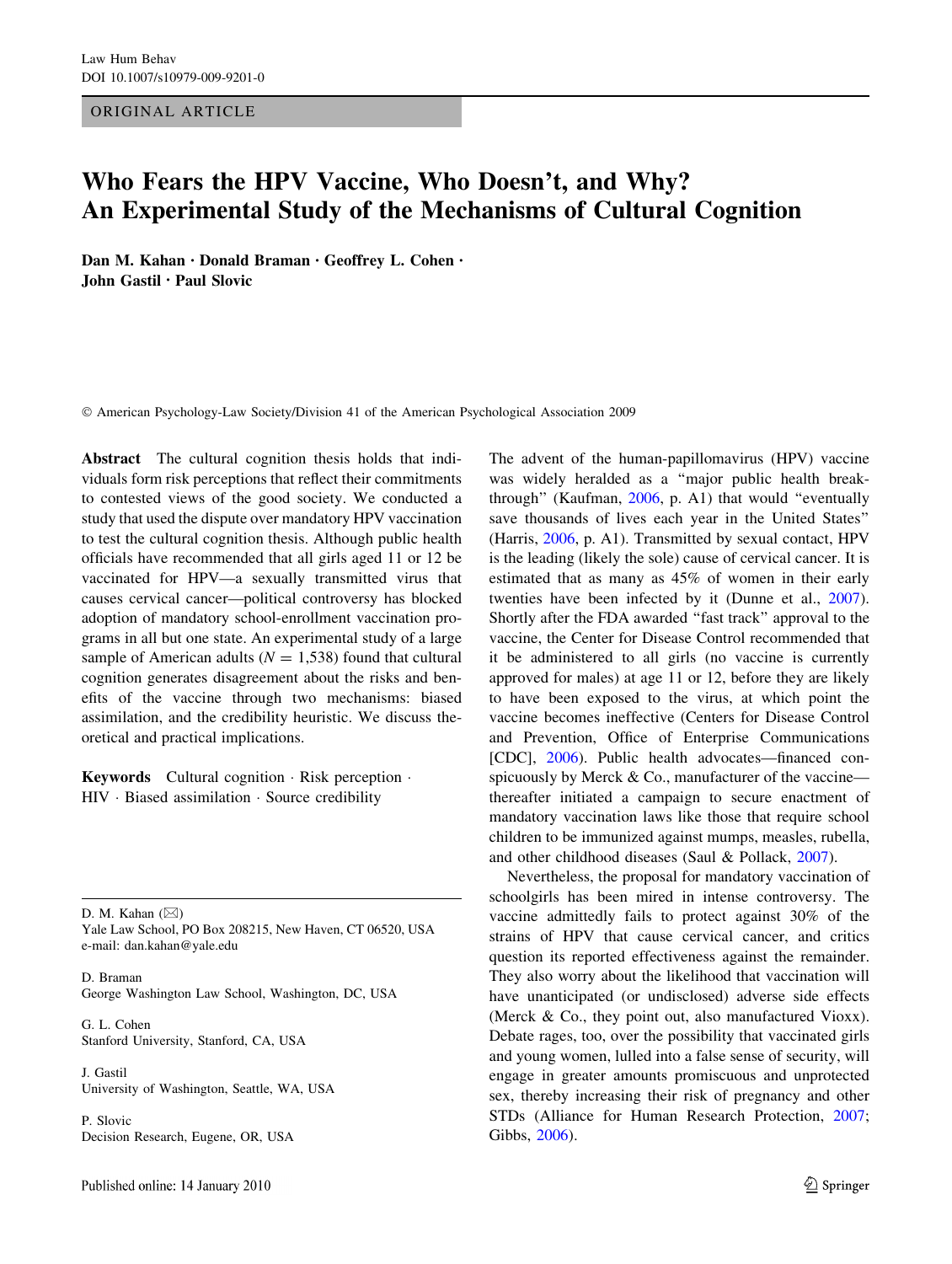Although the public argument features competing empirical claims, the battle lines are decidedly political. Commentaries promoting the case for mandatory vaccination appear in recognizably liberal media outlets like the New York Times (Brody, [2007\)](#page-14-0), ones resisting it in familiar conservative ones like the Wall Street Journal (Carreyrou, [2006\)](#page-14-0). Women's advocacy groups lobby for mandatory vaccination programs (National Organization of Women [NOW], [2006](#page-15-0)), and traditional religious ones against them (Focus on the Family, [2007\)](#page-14-0).

As a result of such conflict, the campaign to implement mandatory school vaccination has faltered, if not failed. One program established by order of the Governor of Texas was repealed by the state legislature. Another program was passed by the New Mexico legislature but thereafter vetoed by the Governor. Numerous states have considered and rejected mandatory vaccination programs. To date only Virginia (site of a proposed Merck plant to manufacture the vaccine) and the District of Columbia have adopted ones (National Conference of State Legislatures,  $2009$ ; Rosenthal,  $2008$ ).<sup>1</sup>

What explains the HPV vaccination controversy? Are those on both sides genuinely uncertain about whether mandatory school vaccination would promote the health of girls and young women? Or are the positions they take whether for or against mandatory vaccination—an expression of moral or political values unrelated to the efficacy of the vaccine?

One account of risk perception implies that the answer might well be a distinctive mixture of both of these explanations. The cultural theory of risk asserts that individuals selectively attend to risks and related facts in a way that reflects and reinforces their ''cultural worldviews,'' or preferences about how society should be organized (e.g., Douglas & Wildavsky, [1982;](#page-14-0) Wildavsky & Dake, [1990\)](#page-15-0). If this process is at work in the HPV vaccine debate, those on both sides are advancing the positions that they honestly believe promote the health of girls and young women. Yet the reason that they hold those particular beliefs is the congeniality of one or another set of risk perceptions to their preferred vision of the good society.

This paper uses the debate over mandatory HPV vaccination to test the cultural theory of risk. It seeks to determine, moreover, not just whether individuals' cultural worldviews affect their risk perceptions, but, if they do, why. What are the psychological dynamics—the *mechanisms of*  cultural cognition—that connect values to empirical beliefs of this sort? In an experimental study involving some 1,500 subjects, we found evidence that two mechanisms—biased assimilation of information, and source credibility—do indeed seem to dispose persons of diverse values to adopt conflicting stances on the public health consequences of the proposal for mandatory HPV vaccination. We begin with a discussion of the theoretical background of the study before describing its design and reporting its results, and we conclude with some observations about its theoretical and practical implications.

#### Theoretical Background: Heuristics, Culture, and Risk

The study of risk perception addresses a puzzle. How do people—particularly ordinary citizens who lack not only experience with myriad hazards, but also the time and expertise necessary to make sense of complex technical data—form positions on the dangers they face and what they should do about them?

Social psychology has made well-known progress toward answering this question. People (not just lay persons, but quite often experts too) rely on heuristic reasoning to deal with risk and uncertainty generally. They thus employ a range of ''mental shortcuts'': when gauging the danger of a putatively hazardous activity (the possession, say, of a handgun, or the use of nuclear power generation), they consult a mental inventory of recalled instances of misfortunes involving it, give special weight to perceived authorities, and steer clear of options that could improve their situation but that also involve the potential to make them *worse* off than they are at present ("better safe, than sorry'') (Kahneman, Slovic, & Tversky, [1982](#page-15-0); Margolis, [1996](#page-15-0); Slovic, [2000](#page-15-0)). They also employ faculties and styles of reasoning—most conspicuously affective ones informed by feelings such as hope and dread, admiration and disgust—that make it possible for them to respond rapidly to perceived exigency (Slovic, Finucane, Peters, & MacGregor, [2004\)](#page-15-0).

To be sure, heuristic reasoning of this sort can lead to mistakes, particularly when they crowd out more considered, systematic forms of reasoning (Sunstein, [2005\)](#page-15-0). However, they are adaptive in the main (Slovic et al., [2004\)](#page-15-0).

As much as this account has enlarged our knowledge, it remains incomplete. In particular, a theory that focuses only on heuristic reasoning fails to supply a cogent account of the nature of political conflict over risk (Kahan, Slovic, Braman, & Gastil, [2006\)](#page-15-0). Citizens disagree, intensely, over a wide range of personal and societal hazards. If the imprecision of heuristic reasoning accounted for such variance, we might expect such disagreements to be randomly distributed across the population or correlated with personal characteristics

<sup>&</sup>lt;sup>1</sup> Mandatory programs would make proof of vaccination (offered at state expense) a condition of school enrollment. Such programs, however, typically would allow for an ''opt out'' on religious or health grounds. One state, New Hampshire, sponsors a ''voluntary'' program in which vaccination is not a condition of school enrollment and interested parents must ''opt in'' to obtain their daughters' vaccination (National Conference of State Legislatures, [2009](#page-15-0)).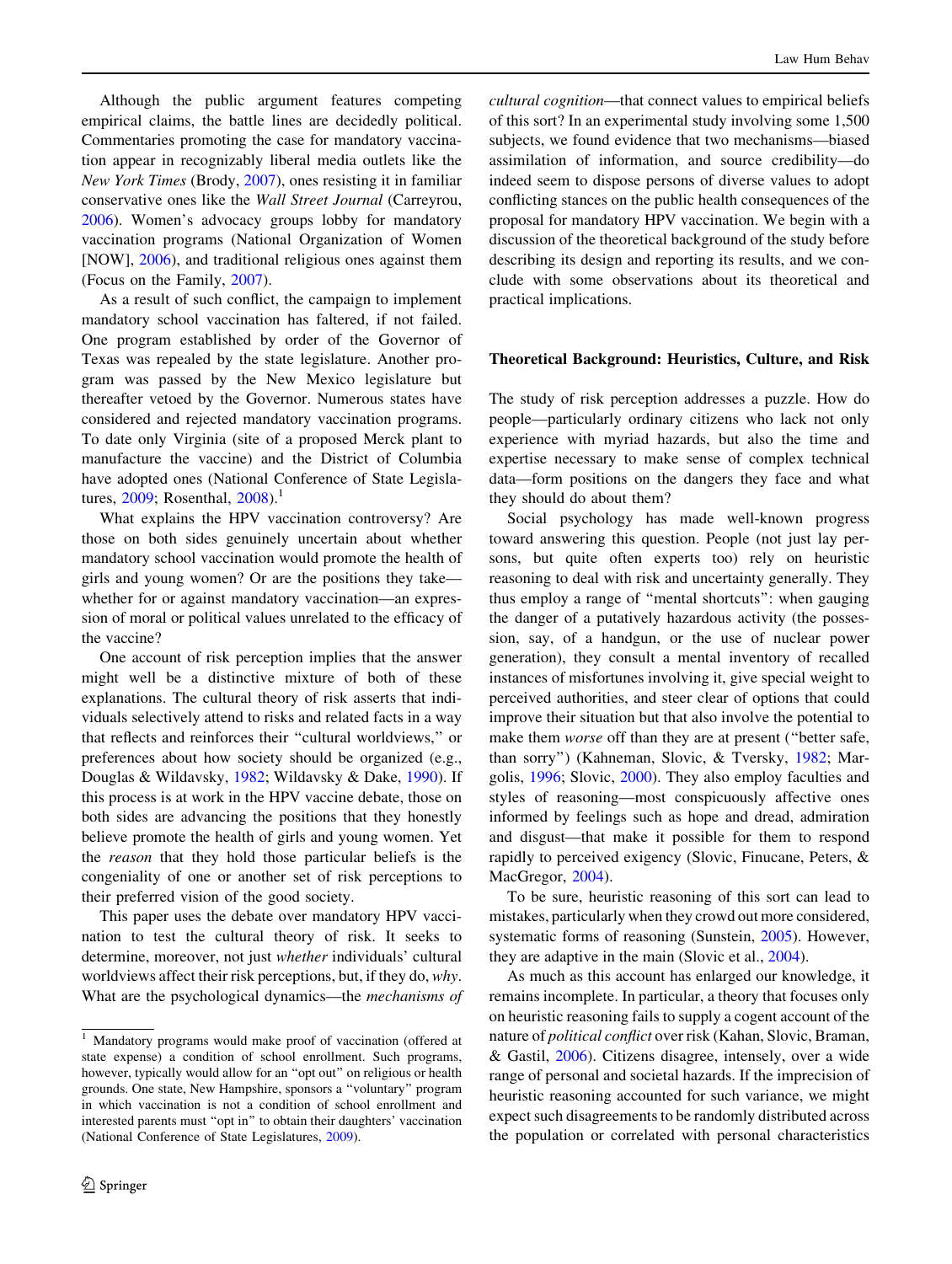(education, income, community type, exposure to news of particular hazards, and the like) that either plausibly related to one or another heuristic or that made the need for heuristic reasoning less necessary altogether. By and large, however, this is not the case. Instead, a large portion of the variance in risk perception coheres with membership in groups integral to personal identity, such as race, gender, political party membership, and religious affiliation (e.g., Kahan & Braman, [2006](#page-14-0); Slovic, [2000](#page-15-0), p. 390). Whether the planet is overheating; whether nuclear wastes can be safely disposed of; whether genetically modified foods are bad for human health—these are cultural issues in American society every bit as much as whether women should be allowed to have abortions and men should be allowed to marry other men (Kahan, [2007\)](#page-14-0). Indeed, as unmistakably cultural in nature as these latter disputes are, public debate over them often features competing claims about societal risks and benefits, and not merely competing values (e.g., Pollock, [2005](#page-15-0); Siegel, [2007](#page-15-0)).

This is the part of the risk-perception puzzle that the cultural theory of risk is distinctively concerned with (Douglas & Wildavsky, [1982\)](#page-14-0). According to that theory, individuals conform their perceptions of risk to their cultural evaluations of putatively dangerous activities and the policies for regulating them. Thus, persons who subscribe to an ''individualist'' worldview react dismissively to claims of environmental and technological risks, societal recognition of which would threaten markets and other forms of private ordering. Persons attracted to ''egalitarian'' and ''communitarian'' worldviews, in contrast, readily credit claims of environmental risk: they find it congenial to believe that commerce and industry, activities they associate inequity and selfishness, cause societal harm. Precisely because the assertion that such activities cause harm impugns the authority of social elites, individuals of a "hierarchical worldview" are (in this case, like individualists) risk skeptical (Rayner, [1992\)](#page-15-0).

Researchers have furnished a considerable body of empirical support for these patterns of risk perception (Dake, [1991;](#page-14-0) Ellis & Thompson, [1997;](#page-14-0) Jenkins-Smith, [2001;](#page-14-0) Kahan, Braman, Gastil, Slovic, & Mertz, [2007](#page-15-0); Peters, Burraston, & Mertz, [2004](#page-15-0); Peters & Slovic, [1996](#page-15-0)). Such studies have found that cultural worldviews explain variance more powerfully than myriad other characteristics, including socio-economic status, education, and political ideology, and can interact with and reinforce the effect of related sources of identity such as race and gender.

Although one could see a rivalry between culture theory and the heuristic model (Douglas, [1997](#page-14-0); Marris, Langford, & O'Riordan, [1998](#page-15-0)), it is unnecessary to view them as mutually exclusive. Indeed, one conception of the cultural theory—which we will call the cultural cognition thesis (Kahan, Braman, Monahan, Callahan, & Peters, [in press](#page-15-0);

Kahan et al., [2006\)](#page-15-0)—seeks to integrate them. Culture theorists have had relatively little to say about exactly how culture shapes perceptions of risk.<sup>2</sup> Cultural cognition posits that the connection is supplied by conventional heuristic processes, or at least some subset of them (DiMaggio, [1997](#page-14-0)). On this account, heuristic mechanisms interact with cultural values: People notice, assign significance to, and recall the instances of misfortune that fit their values; they trust the experts whose cultural outlooks match their own; they define the contingencies that make them worse off, or count as losses, with reference to culturally valued states of affairs; they react affectively toward risk on the basis of emotions that are themselves conditioned by cultural appraisals—and so forth. By supplying this account of the mechanisms through which culture shapes risk perceptions, cultural cognition not only helps to fill a lacuna in the cultural theory of risk. It also helps to complete the heuristic model by showing how one and the same heuristic process (whether availability, credibility, loss aversion, or affect) can generate different perceptions of risk in people with opposing outlooks.

The proposition that moral evaluations of conduct shape the perceived consequences of such conduct is not unique to the cultural cognition thesis. Experimental study, for example, shows that negative affective responses mediate between moral condemnation of ''taboo'' behaviors and perceptions that those behaviors are harmful (Gutierrez & Giner-Sorolla, [2007\)](#page-14-0). The same conclusion is also supported by a number of correlational studies (Haidt & Hersh, [2001](#page-14-0); Horvath & Giner-Sorolla, [2007\)](#page-14-0). The point of contact that the cultural cognition thesis, if demonstrated, would establish between cultural theory and these other works in morally motivated cognition would also lend strength to the psychological foundation of the former's account of the origins of risk perceptions.

#### Research Hypotheses

We conducted a study to assess how cultural values influence the perceptions of the risks and benefits of the HPV vaccine. The study had two objectives. One was to explore sources of the contemporary debate over mandatory school vaccination. The other was to assess the cultural cognition thesis by experimentally testing specific mechanisms through which culture might be thought to influence risk perceptions. We looked at two such mechanisms: biased assimilation and polarization and the credibility heuristic.

 $\frac{2}{3}$  For functionalist accounts, in which individuals are seen as forming risk perceptions congenial to their ways of life precisely because holding those beliefs about risk cohere with and promote their ways of life, see Douglas ([1986\)](#page-14-0) and Thompson, Ellis, and Wildavsky ([1990\)](#page-15-0).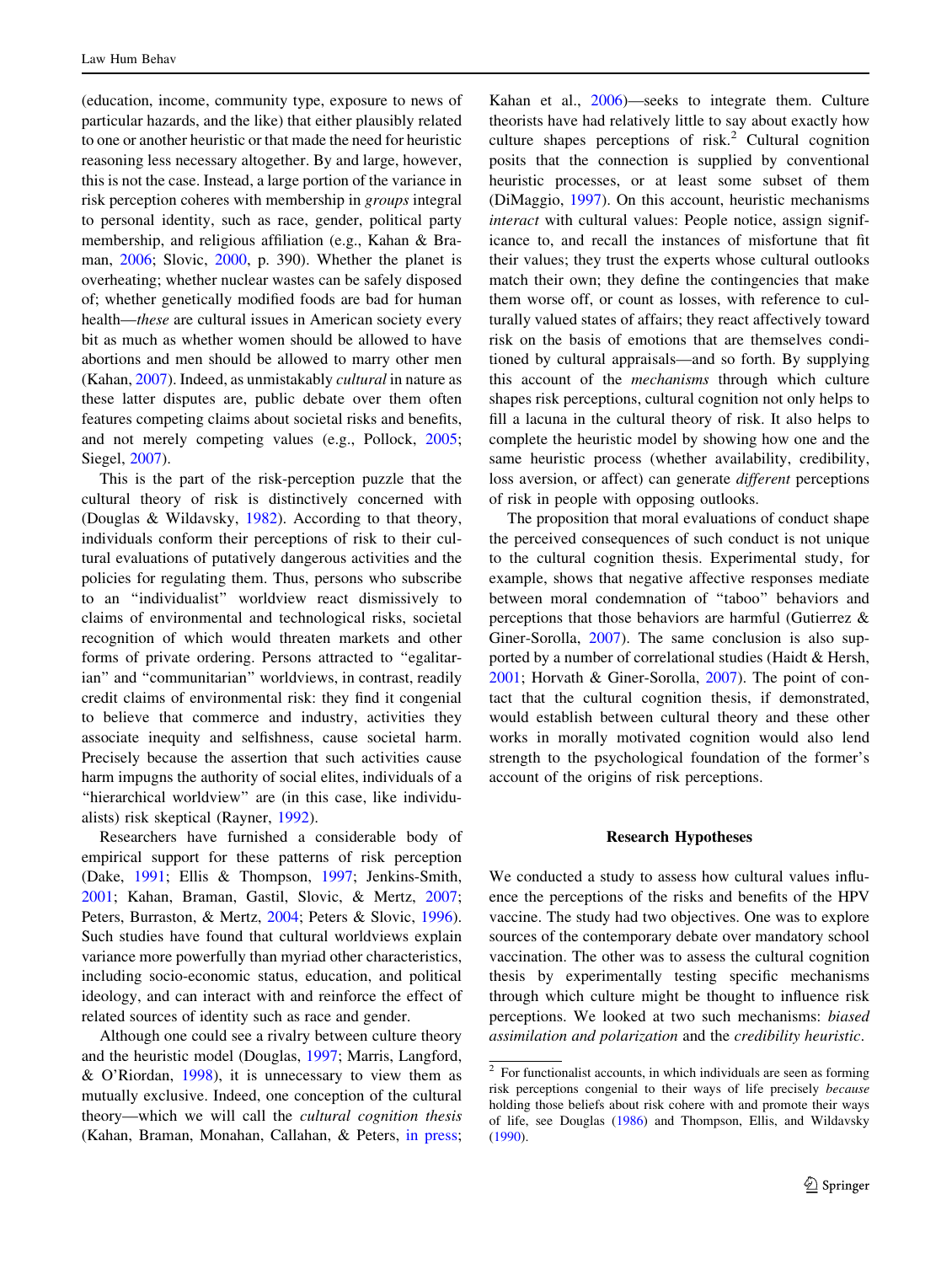#### Biased Assimilation and Polarization

Biased assimilation refers to the tendency of individuals selectively to credit and dismiss information in a manner that confirms their prior beliefs. As a result, persons of opposing predispositions, it is thought, become more divided, not less, as they react to balanced arguments (Lord, Ross, & Lepper,  $1979$ ).<sup>3</sup>

The cultural cognition thesis implies that this dynamic will interact with culture. That is, people will selectively credit or discredit information on risk in a manner that fits their cultural predispositions toward them, and thus polarize along cultural lines (Kahan, Braman, Slovic, Gastil, & Cohen, [2009](#page-15-0)).

The cultural theory of risk features a typology proposed by Douglas ([1970\)](#page-14-0). That typology classifies worldviews, or preferences for how society should be organized, along two dimensions, which Douglas called ''group'' and ''grid.'' A "high group" worldview supports a relatively *communi*tarian society, in which the needs of the collective take precedence over those of the individual and in which the collective is deemed responsible for securing the conditions of individual flourishing. A ''low group'' worldview, in contrast, supports an individualistic society, in which individuals are expected to secure the conditions of their own well-being without interference or assistance from the collective. A ''high grid'' worldview supports a hierarchical social order, in which all manner of prerogatives and obligations are assigned in a stratified way on the basis of relatively stable individual characteristics, such as gender, ethnicity, and class. A ''low grid'' worldview supports an egalitarian social order in which such characteristics are treated as irrelevant to the distribution of status and entitlements. "Group" and "grid" define cross-cutting continua, making it possible for groups to subscribe to outlooks that combine elements of either hierarchy or egalitarianism with elements of either communitarianism or individualism (Rayner, [1992](#page-15-0)).

We hypothesized that cultural worldviews so defined would generate competing predispositions toward the risks and benefits of mandatory HPV vaccination. Hierarchy and individualism, we predicted, would dispose individuals to see relatively more risk, the former because mandatory vaccination of school girls seems to condone sexual behavior that defies traditional gender norms, and the latter because mandatory vaccination intrudes on individual decision-making. Accordingly, we expected persons who

held these worldviews (particularly in combination) to perceive greater risks and smaller benefits in HPV vaccination. In contrast, we surmised that individuals who held egalitarian and communitarian worldviews (particularly in combination) would see greater benefits and fewer risks, precisely because such a program seems to express tolerance for behavior that denigrates traditional, patriarchal norms and embodies collective commitment to the provision of a good essential to individual well-being.

The predicted relationship between biased assimilation and culture implies that these predispositions should influence how individuals react to information. Accordingly, the risk-perception gulf between relatively hierarchical and individualistic persons, on the one hand, and relatively egalitarian and communitarian ones, on the other, should grow when such persons are exposed to arguments about the risks and benefits of mandatory vaccination.

#### Credibility Heuristic

It has been known for decades that individuals' evaluations of the strength of an argument depend largely on how credible they find the source of that argument (Hovland & Weiss, [1951–](#page-14-0)1952). Elements of credibility include knowledge, honesty, and impartiality (e.g., McCrocsky & Young, [1981](#page-15-0); Pornpitakpan, [2004](#page-15-0)). It is also well established that individuals tend to impute these qualities to, and hence to be more persuaded by, information sources with whom they have some "in group" connection, and to deny the same to "out group" information sources (Clark & Maass, [1988,](#page-14-0) p. 381; Mackie & Quellar, [2000\)](#page-15-0).

The cultural cognition thesis suggests that the operation of the credibility heuristic will be highly sensitive to the source's and target's cultural worldviews. On this account, cultural affinity and cultural difference supply the relevant in-group/out-groups references that in turn determine whom people see as knowledgeable, honest, and unbiased, and thus worthy of being credited in debates about risk. Accordingly, we hypothesized that the effect of HPV vaccine arguments in polarizing persons of diverse values would be either accentuated or muted depending on their relative affinity with the cultural values of argument sources taking one position or the other on the risks and benefits of mandatory vaccination.

#### Methods

# **Overview**

We constructed a multipart experiment to test these hypotheses. It involved a between-subjects design in which

<sup>&</sup>lt;sup>3</sup> The "biased assimilation" dynamic—that people evaluate information in a manner that conforms their priors—is thought to be more strongly supported by empirical research than is the polarization dynamic—that disagreement among persons of opposing priors or predispositions grows when they are exposed to arguments (Gerber & Green, [1999;](#page-14-0) MacCoun, [1998](#page-15-0) ).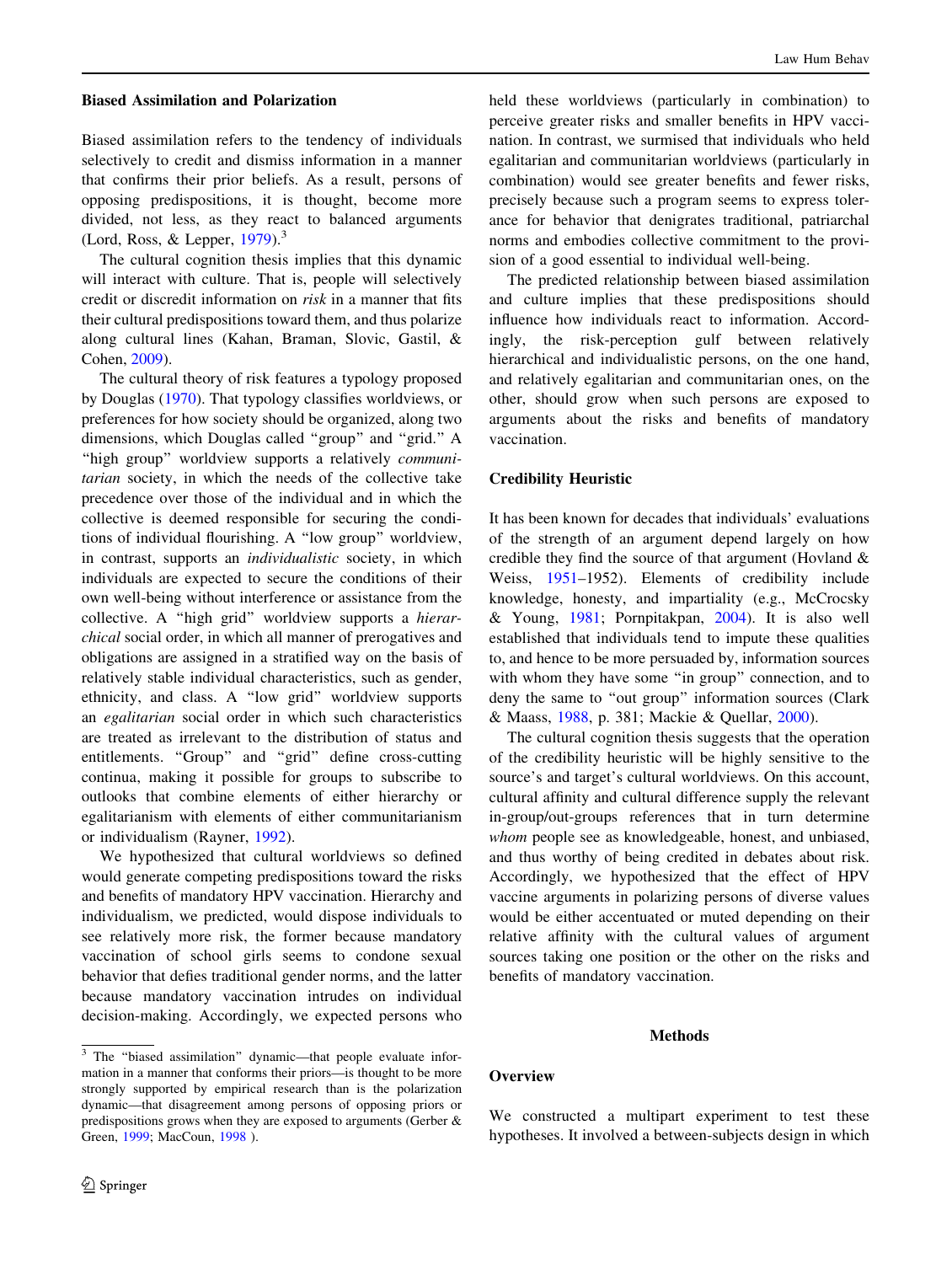perceptions of HPV vaccine risks and benefits were measured in three conditions: "no argument," in which subjects furnished their responses without being exposed to any arguments about mandatory vaccination programs; ''unattributed arguments,'' in which subjects furnished responses after being exposed to opposing arguments unattributed to identified sources; and ''culturally identifiable advocates,'' in which subjects furnished responses after being exposed to opposing arguments attributed to fictional policy experts designed to be perceived as possessing one or another of the combination of worldviews featured in cultural theory. Our biased-assimilation hypotheses implied that the gap between relatively egalitarian and communitarian subjects, on the one hand, and relatively hierarchical and individualistic ones on the other, would be larger in the ''unattributed arguments'' than in the ''no arguments'' condition. Our credibility-heuristic hypotheses implied that the size of this gap would vary in the ''culturally identifiable advocate'' condition depending on the relative affinity between subjects' values, on the one hand, and those of the advocates presenting the opposing arguments, on the other.

# Sample

Experiment subjects consisted of a demographically diverse, national sample of 1,538 U.S. adults. They were drawn randomly from a panel of approximately 40,000 individuals recruited by Knowledge Networks for participation in scholarly public opinion analysis.<sup>4</sup> Subjects were tested in two separate waves of on-line experiments (first the "no argument" and "unattributed arguments" conditions, then the ''culturally identifiable advocates'' condition) administered by Knowledge Networks in April and August of 2007. The sample size was 254 for the no argument condition, 252 for the argument-without-advocate condition, and 1,032 for the argument-with-advocates condition.

# Measures

Cultural worldview. The subjects' cultural worldviews were measured (in a prescreening conducted in advance of the experiment) with two scales used in previous studies of the cultural theory of risk and cultural cognition (Kahan & Braman, [2008](#page-14-0); Kahan, Hoffman, & Braman, [2009;](#page-15-0) Kahan et al., [2007](#page-15-0), [2009,](#page-15-0) [in press](#page-15-0)). ''Hierarchy-Egalitarianism" ("Hierarchy") consisted of 12 items, and ''Individualism–Communitarianism'' (''Individualism'') 18 items, designed to assess subjects' worldviews along those two dimensions. Items consisted of statements (e.g., ''A lot of problems in our society today come from the decline in the

traditional family, where the man works and the woman stays home"; "Society works best when it lets individuals take responsibility for their own lives without telling them what to do''), to which respondents indicated their level of disagreement or agreement on a four-point scale. Both Hierarchy ( $\alpha = .80$ ) and Individualism ( $\alpha = .82$ ) were highly reliable.<sup>5</sup>

HPV risk–benefit perception and introductory statements. Subjects in all conditions responded on a four-point scale to a series of items (randomly ordered) relating to HPV vaccine risks and benefits.

POLICYNEED. It is important to devise public health policies to reduce the spread of HPV. [Strongly disagree, disagree, agree, strongly agree]

HPVSAFE. The HPV vaccine is safe for use among young girls. [Strongly disagree, disagree, agree, strongly agree]

VACDANGER. Universal vaccination of girls for HPV will likely endanger their health. [Strongly disagree, disagree, agree, strongly agree]

HPVACTIVE. Universal vaccination of girls for HPV will lead girls to become more sexually active. [Strongly disagree, disagree, agree, strongly agree]

FALSESECURITY. Girls vaccinated against HPV are more likely to engage in sex without a condom. [Strongly disagree, disagree, agree, strongly agree]

HPVBENEFIT. How beneficial would you say universal vaccination of girls against HPV is likely to be? [Not at all beneficial, slightly beneficial, moderately beneficial, very beneficial]

<sup>4</sup> More information on Knowledge Networks and the sample used for this study can be found in the Appendix.

 $\overline{5}$  Data on other individual characteristics—including gender, race, and liberal-conservative ideology—were also collected. However, we did not plan to include those characteristics as covariates in the analyses for several reasons. First, because the subjects were randomly assigned to experimental conditions, these characteristics were properly treated as ignorable for purposes of testing hypothesized differences across the conditions (Gelman & Hill, [2007,](#page-14-0) p. 183). Second, previous studies of the influence of cultural cognition have consistently found that cultural worldviews more strongly predict risk perceptions than do other individual characteristics, many of which explain variance in risk perception only because they correlate or interact with cultural worldviews (Kahan et al., [2007,](#page-15-0) [in press](#page-15-0)). Third, the cultural credibility hypothesis contemplated that subjects would be influenced by advocates conditional on affinity between their own and the advocates' perceived cultural values; we did not formulate hypotheses on the credibility differences of culturally identifiable advocates across subjects identified by other characteristics. Finally, testing any such hypotheses simultaneously with the testing of hypotheses about the effect of the affinity between subjects' values and advocates' perceived values (which would have necessitated additional interaction terms for the experimental treatments and each additional covariate) would necessarily have demanded a substantial increase in sample size in order to assure sufficient power to rule out type 2 errors (Cohen et al., [2003](#page-14-0), p. 297; Gelman & Hill, [2007](#page-14-0), p. 438).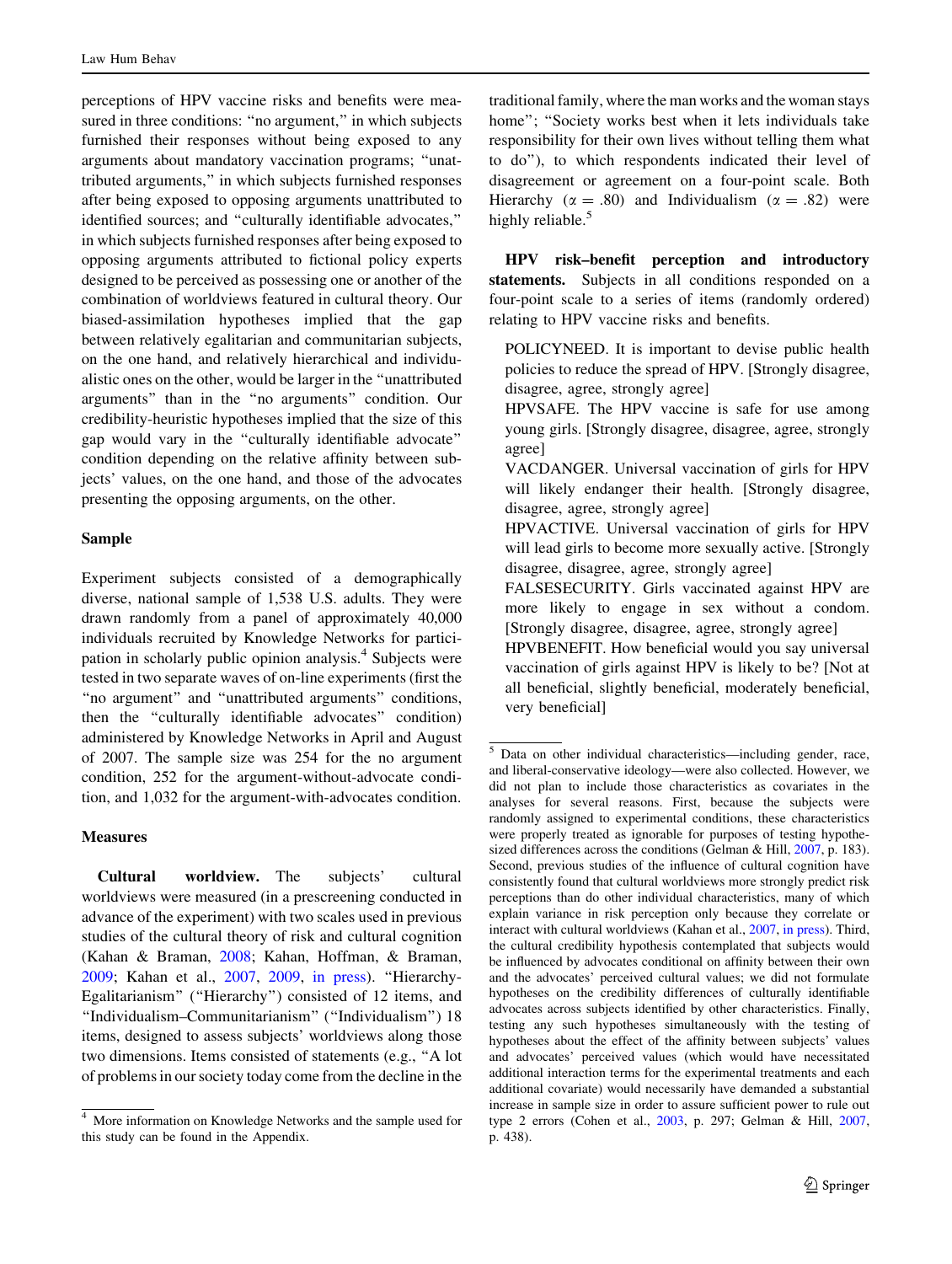HPVRISK. How risky would you say universal vaccination of girls against HPV is likely to be? [Not at all risky, slightly risk, moderately risky, very risky]

The items were combined into a scale, VACRISK  $(\alpha = .84)$ , in which POLICYNEED, HPVSAFE, and HPVBENEFIT were reverse-coded, that measured a latent disposition to see risk over benefit.

Before responding to these items, subjects read an introductory statement. In all conditions, that statement began:

Some public health experts favor universal vaccination of American girls (at or before age 12) to protect them from catching human papillomavirus (HPV). Other public health experts oppose such a program.

The "no argument" condition subjects were then advised "[w]e'd like to know what you think" and immediately requested to respond to the risk–benefit items.

Pro- and con-arguments. Before they responded to the risk–benefit items, the 250 subjects in the ''unattributed arguments'' condition were directed to read opposing, proand con- arguments (juxtaposed on the screen, and rotated in position), which were introduced with the statement ''[h]ere are what two opposing policy experts say.'' The arguments are presented in Fig. [1.](#page-5-0)

Culturally identifiable advocates and cultural affinity scores. After the introductory statement, the  $1,022$ subjects in the ''culturally identifiable advocate'' condition read:

Here are what two opposing policy experts say. Each advocate is on the faculty of a major university and has written numerous books on public policy.

They were then shown the same pro- and con- arguments (again juxtaposed, and rotated) as had been shown to subjects in the ''unattributed arguments'' condition. However, at the top of each argument in the ''culturally identifiable advocate'' condition there appeared a picture of the ostensible source of the argument and a set of his (fictional) book titles (Fig. [2\)](#page-6-0).

The advocates were created in a separate set of pretests. In the first set, pretest subjects were each shown a picture of one individual and asked to guess how that individual would respond to the cultural worldview items. In subsequent pretests, additional subjects were asked to guess the responses of a single pictured individual described as the author of a list of books. Over the course of several such tests, we created a set of four advocates, each of whom generated a highly reliable imputed culture score that was significantly different from each other one's and that located him in one of the four quadrants (''hierarchical individualist,'' ''hierarchical communitarian," "egalitarian individualist," and "egalitarian communitarian'') demarcated by the intersection of Douglas's ([1970\)](#page-14-0) two worldview dimensions. To avoid the entangling of cultural affinity influences on credibility with any related to the source's race and gender, all the culturally identifiable advocates were white males. The pictured individuals consisted of three law school professors not known to the general public and one picture from a licensed royaltyfree photo disc.

In the credibility component of the actual experiment, arguments were randomly matched with advocates. Each of the four advocates could be assigned to either argument and be opposed to any one of the other three advocates. There were thus 12 distinct advocate-argument pairings in total. Each subject in the ''culturally identifiable advocate'' condition (none of whom participated in pretests used to construct the advocates) was randomly assigned one of these argument-advocate pairings.

<span id="page-5-0"></span>Fig. 1 Opposing arguments on mandatory HPV vaccination

**For HPV vaccination program.** Studies show that nearly 50% of sexually active Americans now contract HPV, which is the leading cause of cervical cancer. Girls administered the vaccine will be protected from a variety of forms of HPV, which account for 70% of the cancers attributed to the virus. It is critical for vaccinations to be administered before the age at which girls are likely to become sexually active, because once they are exposed to HPV through sexual activity the vaccine won't be effective. The Food and Drug Administration has certified the vaccine as safe for use. Because so few girls even know what HPV is, it is illogical to suggest that the vaccination will cause them to become more sexually active or to engage in unsafe sex. It is therefore clear that universal vaccination of girls against HPV will make a major positive contribution to public health in America.

**Against HPV vaccination program.** The rate of cervical cancer, a disease caused by HPV, is in fact extremely low: it accounts for less than 1% of all the cancer cases in the U.S. every year. Moreover, the vaccine offers no protection against types of HPV responsible for 30% of the cancers caused by the virus. Nevertheless, those who receive the vaccination are likely to assume it gives them complete protection. They are therefore more likely to engage in sexual activity, and to engage in sex without a condom, increasing their risk of contracting HPV and other sexually transmitted diseases, like HIV-AIDS, and of becoming pregnant. Finally, the HPV vaccine might well turn out to have unanticipated and dangerous side effects – just like many other medicines approved by the Food and Drug Administration. In sum, a universal HPV vaccine is likely to harm girls and women more than it helps.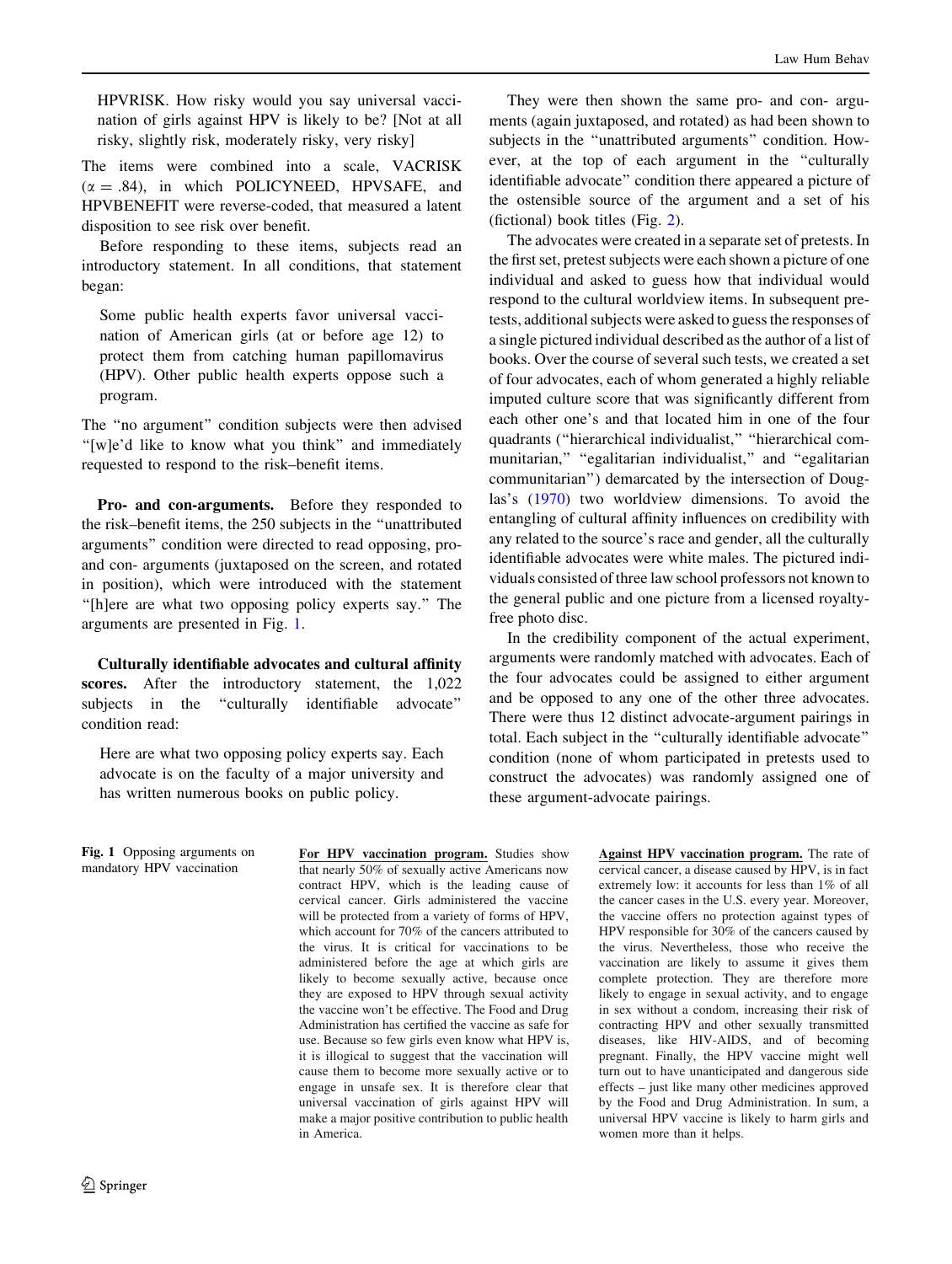# *Hierarchist*



Fig. 2 Culturally identifiable advocates

Treating the grid created by the intersection of the two worldview scales as a "cultural map," it was possible to compute the distance between every subject's worldview and the worldview imputed to each advocate in his or her pairing. Insofar as both Hierarchy and Individualism are continuous four-point scales, they can be conceived of as forming a  $4 \times 4$  grid in which they intersect each other at right angles at their respective midpoints. On the resulting grid, each subject can be located at a unique two-point coordinate corresponding to his or her respective Hierarchy and Individualism scores. The ''distance'' between any subject and any advocate on that grid equals the square root of the sum of the squares of the differences between the Hierarchy scores of the subject and advocate and the Individualism scores of the subject and the advocate. Subtracting the distance between the subject's and the conadvocate's worldviews from the distance between the subject's and the pro-advocate's worldviews generated a "cultural affinity" score that measured how much more proximate the subject's values were to the con-advocate's than to the pro-advocate's (Fig. [3](#page-7-0)). The hypothesized relationship between cultural affinity and credibility implied that, holding subjects' cultural worldviews constant, subjects' VACRISK score (their perceived predominance of risk to benefits) would increase as their cultural affinity score (the relative proximity of their cultural values to the perceived values of the con-advocate) increased.

# Statistical Analyses

It was anticipated that the results for both the biasedassimilation and credibility-heuristic components of the experiment would be analyzed by multivariate regression. Multivariate regression is preferred over analysis of variance (ANOVA) for experimental designs, such as ours, that involve continuous predictors (Aiken, West, & Reno, [1991,](#page-14-0) pp. 167–168; Jaccard & Turrisi, [2003,](#page-14-0) p. 86; Judd, [2000,](#page-14-0) p. 372).<sup>6</sup>

<span id="page-6-0"></span><sup>6</sup> As particular instances of the general linear model, MRC and analysis of variance generate functionally equivalent measures for assessing experimental results (Cohen et al., [2003,](#page-14-0) pp. 4–5). MRC, however, permits straightforward linear estimation of the explanatory or predictive effect of continuous measures, which in ANOVA are typically converted into discrete categorical predictors through median-splits or like sample divisions. The latter procedure results in a substantial reduction in statistical power, a consideration particularly important for our study. The ''biased assimilation'' and ''cultural credibility'' hypotheses made predictions about the joint effects of the worldview predictors, which treated as continuous measures could be tested with the entire sample through MRC, but which would have required comparisons of subgroups (''hierarchical individualists'' and ''egalitarian communitarians''), each consisting of approximately only one-fourth of the total sample, to be tested with ANOVA. In addition, using ANOVA after converting continuous measures into categorical ones can also result in biased estimates because of the sensitivity of the results to the exact location of the point or points at which the continuous predictor is split (Maxwell & Delaney, [1993](#page-15-0)).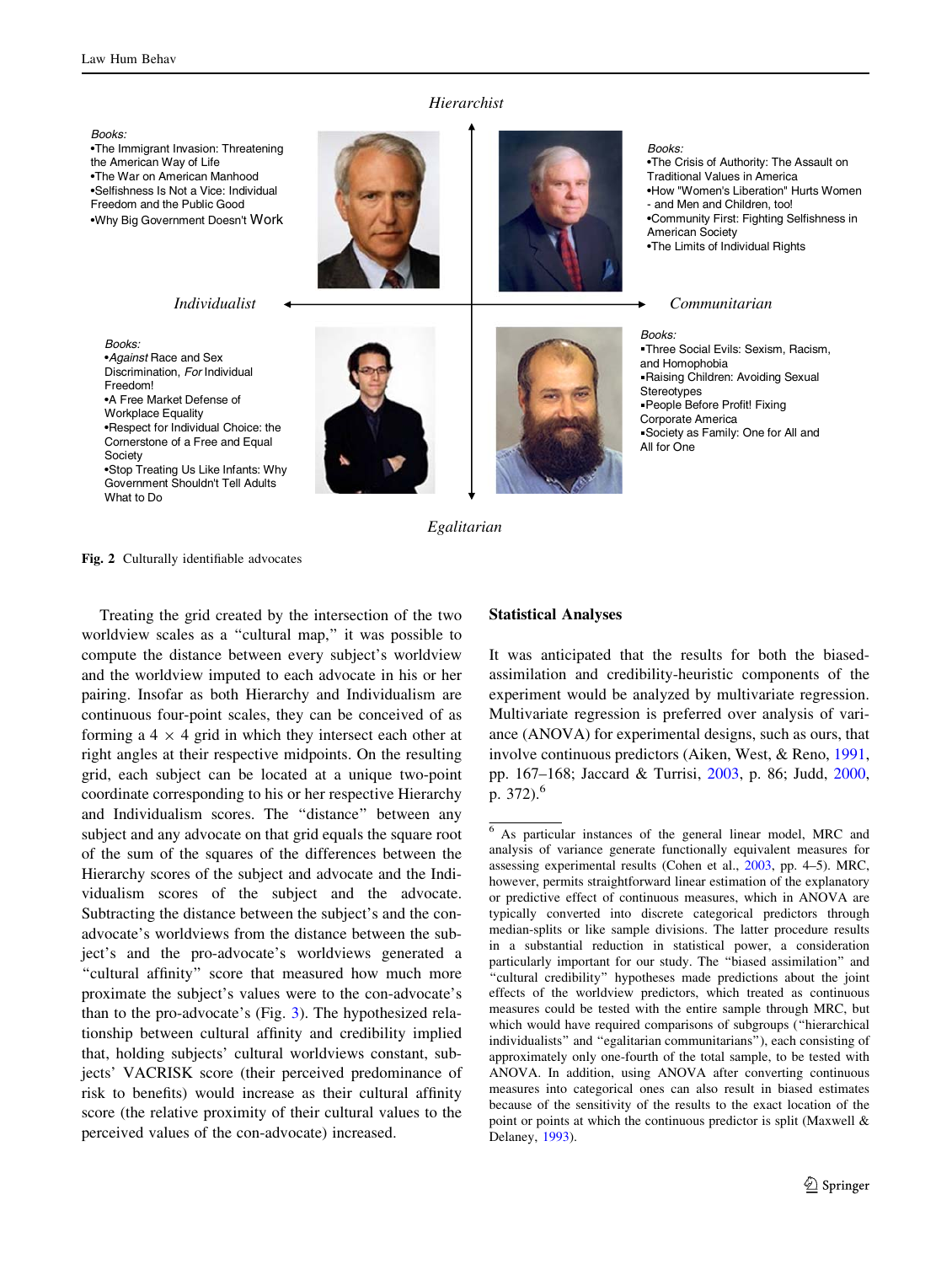

*Egalitarian*

Fig. 3 Derivation of ''cultural affinity'' measure. The worldview scores of a subject and the worldview scores attributed to fictional policy experts can all be mapped on a grid constructed by the intersection of the four-point Hierarchy-Egalitarian and Individualist-Communitarian worldview scales. The proximity of the subject's worldview to the pro-vaccine advocate's worldivew, PA, equals  $\sqrt{(p^2 + q^2)}$ . The proximity of the subject's worldview to the con-

#### **Results**

#### Biased Assimilation and Polarization

In the first stage of the experiment, we compared the risk perceptions of subjects in the ''no argument'' condition and the ''unattributed arguments'' condition. This procedure permitted testing of the biased-assimilation hypotheses.

<span id="page-7-0"></span>Zero-order correlations were consistent with the hypothesized results. In the ''no argument'' condition, Hierarchy correlated positively  $(r = .18, p < .01)$  with VACRISK, indicating that subjects perceived greater risk as they became more hierarchical and less risk as they became more egalitarian. Consistent with biased assimilation, this effect was even larger ( $r = .32$ ,  $p < .01$ ) in the "unattributed arguments'' condition. The simple correlation between Individualism and VACRISK  $(r = .07, p = .27)$  was not significant in the ''no arguments'' condition. However, also consistent with biased assimilation, there was a significant positive correlation ( $r = .19$ ,  $p < .01$ ) in the "unattributed arguments'' condition, indicating that subjects exposed to arguments became more concerned about risk as their

advocate's worldview, CA, equals  $\sqrt{(r^2 + s^2)}$ . A "cultural affinity" score can be derived by subtracting CA from PA, which reflects how much closer the subject's worldview is to that of the con-advocate than to that of the pro-advocate. The cultural-credibility hypothesis predicts that Cultural Affinity will correlate positively with VAC-RISK after controlling for subjects' cultural worldviews

worldviews became more individualistic and less concerned as their worldviews became more communitarian.

Multivariate analysis allowed for a more exacting assessment of the results. To confirm the significance of the experimental manipulation and to disentangle the relative contributions of the two worldview measures, we used a regression analysis in which the cultural worldview measures, assignment to the "unattributed arguments" (Argument  $= 1$ ) or "no argument" condition (Argument  $= 0$ ), and finally the variables for the interactions between the experimental condition and each cultural worldview measure were entered in three steps (Cohen, Cohen, West, & Aiken, [2003,](#page-14-0) pp. 555–556; Judd, [2000,](#page-14-0) pp. 374–375).

The results, as shown in Table [1,](#page-8-0) confirmed that argument exposure generated a culturally polarizing effect. The significance of the  $F$  statistic in step 2, indicating that the addition of the argument exposure variable significantly increased the explanatory power of the model, shows that argument exposure affected subjects' responses overall. Neither the interaction between Hierarchy and argument exposure  $(B = .29, p = .08)$  nor Individualism and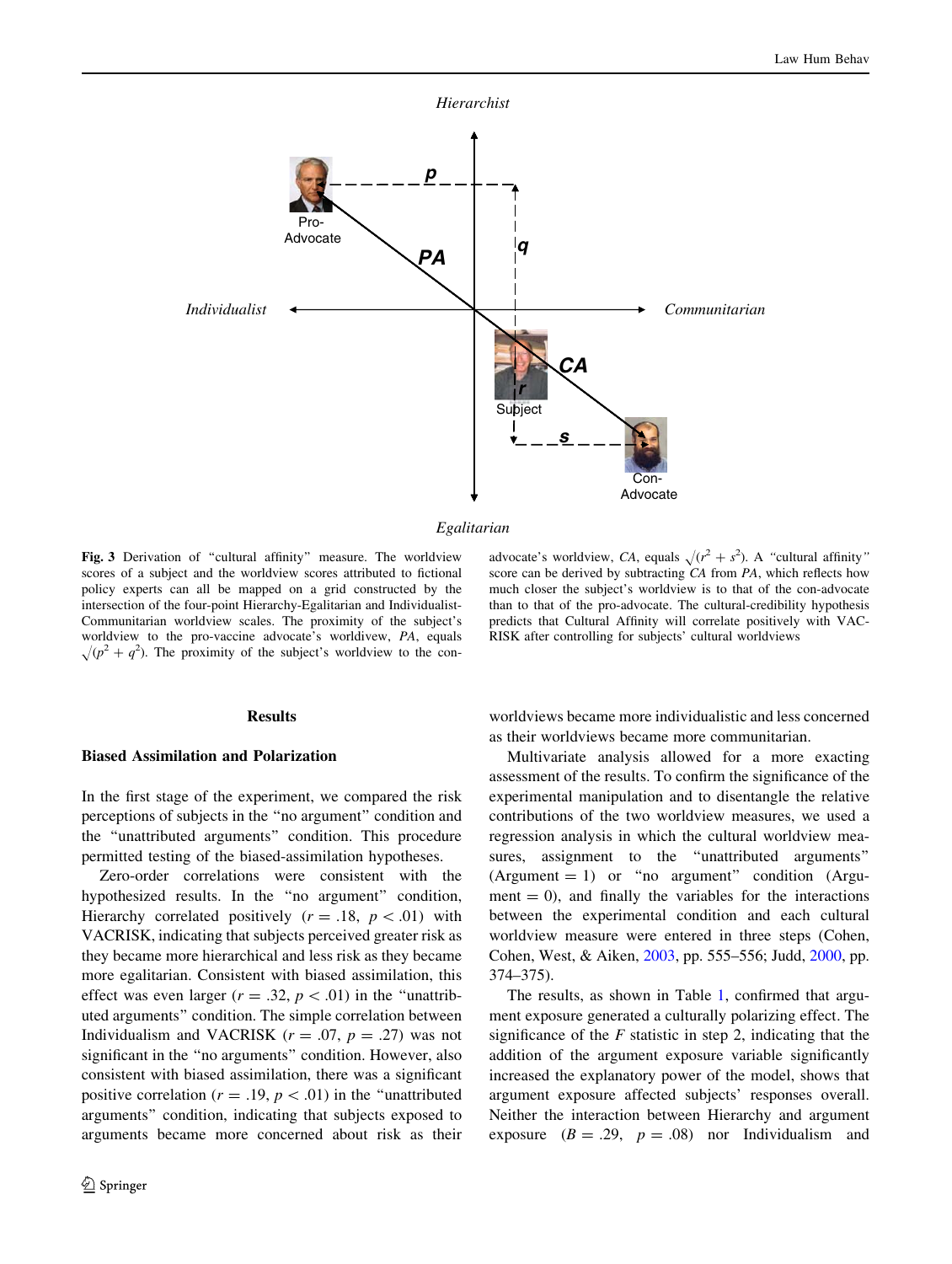Table 1 Regression analysis of results from "no argument" and ''unattributed arguments'' conditions

|                                  | Step 1     | Step 2        | Step 3        |
|----------------------------------|------------|---------------|---------------|
| Hierarchy                        | 0.38(0.09) | 0.41(0.08)    | 0.27(0.12)    |
| Individualism                    | 0.09(0.11) | $-0.01(0.11)$ | $-0.11(0.17)$ |
| Arguments                        |            | 0.51(0.07)    | $-0.72(0.50)$ |
| Hierarchy $\times$ arguments     |            |               | 0.29(0.17)    |
| Individualism $\times$ arguments |            |               | 0.19(0.22)    |
| Constant                         | 1.37(0.27) | 1.33(0.25)    | 1.96(0.37)    |
| $R^2$                            | 0.07       | 0.16          | 0.17          |
| F for $\Lambda R^2$              |            | 53.20         | 4.11          |

 $N = 506$ . Dependent variable is four-point, VACRISK scale. Coefficients are unstandardized regression weights, with standard errors in parentheses. Bold denotes significant at  $p \le .05$ , italics at  $p \le .10$ 

argument exposure  $(B = .19, p = .40)$  was statistically significant on its own. However, the *combined* effect of these interactions was significant: the significant  $F$  statistic in step 3 indicates that taking account of the differential effect of argument exposure across persons of diverse cultural worldviews has an effect that is not captured by the impact of argument exposure alone (Judd, [2000,](#page-14-0) p. 373). Moreover, because the signs of both of the interaction variables are positive, it is clear that argument exposure significantly increases risk concern as subjects' worldviews become simultaneously more hierarchical and individualistic.

The practical impact of this effect can be illustrated by using the regression equation in step 3 to estimate scores on VACRISK. Setting the values for Hierarchy one standard below and one standard deviation above the mean on that scale generates the estimated responses for moderately "egalitarian" and "hierarchal" individuals, respectively (Cohen et al., [2003](#page-14-0), p. 558). Similarly, setting the values for Individualism one standard deviation below and above the mean of the range for sample scores on that scale generates the estimated response for moderately ''communitarian'' and moderately ''individualistic'' persons, respectively. By appropriately combining these values, it is possible to estimate the VACRISK scores, along with associated standard errors, for representative ''hierarchical individualists," "hierarchical communitarians," "egalitarian individualists,'' and ''egalitarian communitarians,'' both when they are exposed to arguments and when they are not.

The results of this analysis are displayed in Table [2.](#page-8-0) As can be seen, being exposed to arguments raises the perception of risk overall. But how much it increases it is conditional on cultural worldviews. The difference on the four-point VACRISK scale between a hierarchical individualist and an egalitarian communitarian—the types of subjects we predicted would be most disposed to react in extreme ways to arguments—increases from .16 in the ''no argument'' condition to .57 in the ''unattributed arguments'' condition, or .41 overall, a statistically significant change.

The difference between an egalitarian individualist and a hierarchical communitarian increases across conditions, too, but by a lesser and not statistically significant amount. This result confirms that the significance of the interaction between argument exposure and the culture variables reflected in Step 3 of the regression model arises from sum of the differential effects of arguments across both dimensions of worldview as opposed to the differential effect of arguments across only one of them.

#### Credibility Heuristic

We also used multivariate regression to analyze the results in the credibility experiment. In the analysis, subject scores on VACRISK, the composite mandatory-vaccine risk-perception scale, were regressed on subjects' cultural worldview scores and on their "cultural affinity" scores, which measured how much more proximate their cultural worldviews

Table 2 Estimated values (and standard errors) for effect of receiving unattributed arguments

|                                                         | No argument<br>EV        | Unattributed arguments<br>EV | Polarization |  |
|---------------------------------------------------------|--------------------------|------------------------------|--------------|--|
| Overall                                                 | 2.31(0.05)<br>2.81(0.05) |                              | NA           |  |
| Hierarchical individualist<br>Egalitarian communitarian | 2.38(0.07)<br>2.22(0.07) | 3.09 $(0.07)$<br>2.52(0.07)  | 0.41(0.15)   |  |
| Hierarchical communitarian<br>Egalitarian individualist | 2.46(0.12)<br>2.14(0.12) | 3.03(0.10)<br>2.57(0.10)     | 0.14(0.29)   |  |

<span id="page-8-0"></span> $N = 506$ . Estimated values are for the four-point VACRISK scale and are derived from step 3 of regression model in Table [1.](#page-8-0) "Polarization" refers to increase in size of differences of paired groups across conditions. Standard errors in parentheses. Bold denotes differences in predicted values for paired groups within condition, or increase in size of difference across conditions ("Polarization"), significant at  $p \leq .05$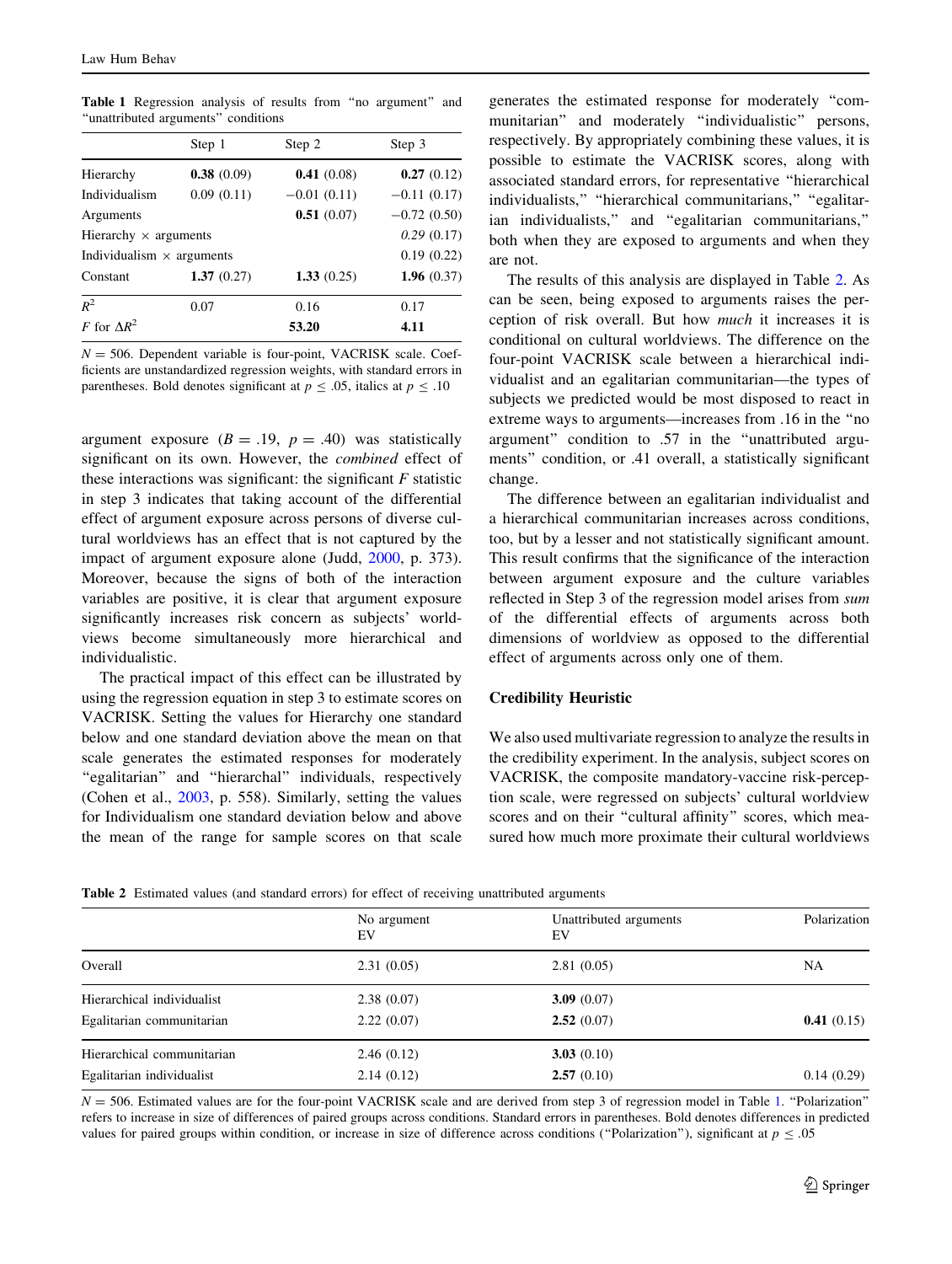were to the advocate presenting the con-vaccination argument than the pro-vaccination argument (Fig. [3](#page-7-0)).

The results are reflected in Table [3.](#page-9-0) The coefficient for cultural affinity was positive and statistically significant: As hypothesized, the closer subjects' values were to the con-argument advocate's than to the pro-advocate's, the more risk subjects were disposed to see. The positive coefficients for Hierarchy and Individualism indicated that, holding proximity to pro- and con-advocates constant, subjects were more disposed to see risk as their values became more hierarchical and individualistic. This effect was only marginally significant ( $p = .09$ ), however, for Individualism considered alone.

To illustrate the practical impact of advocate-subject cultural affinity, one can use the regression analysis in Table [3](#page-9-0) to estimate VACRISK scores for appropriately specified independent variable values. Combinations of Hierarchy and Individualism values set one standard deviation either above or below the means on those scales can again be used to assess the responses of representative ''hierarchical individualists,'' ''egalitarian communitarians," "hierarchical communitarians," and "egalitarian individualists.''

Table 3 Regression analysis of results in ''culturally identifiable advocates'' condition

| 0.42(0.07)    |
|---------------|
| 0.14(0.09)    |
| 0.19(0.07)    |
| 1.43 $(0.22)$ |
| .07           |
|               |

 $N = 1,032$ . Dependent variable is four-point, VACRISK scale. "Cultural affinity" measures how much closer subject's values were to values of advocate opposed to vaccine than to advocate supporting vaccine. Coefficients are unstandardized regression weights, with standard errors in parentheses. Bold denotes significant at  $p \le 0.05$ , italics at  $p \leq .10$ 

The value assigned to cultural affinity can then be adjusted to see how subjects of those types react to advocates of those or opposing types. Specifying a cultural affinity value at its maximum value, for example, predicts how subjects respond in a case in which the con-argument is made by an advocate whose cultural values are maximally close to their own—effectively one in her own "quadrant" of the group-grid culture map; and the proargument by an advocate whose cultural values are maximally remote from their own—necessarily one in the quadrant diagonal to the subject's own. Specifying a cultural affinity value at its minimum value, in contrast, would predict how subjects would respond were the pro-argument made by an advocate whose values are maximally close to their own and the con-argument by an advocate whose values are maximally remote from theirs. Finally, setting the cultural affinity variable at zero predicts how subjects would respond when both advocates had values equally proximate (including either maximally close or maximally remote) from theirs.

Table [4](#page-9-0) presents estimates under various alignments of advocates and arguments. In the ''expected alignment'' scenario, the cultural affinity value is set at its maximum for hierarchical individualists and at its minimum for egalitarian communitarians. The resulting values simulate how such subjects would respond were the pro-argument made by the egalitarian communitarian advocate and the con-argument made by the hierarchical individualist advocate (see Fig. [2](#page-6-0)). The difference in resulting risk perceptions is large and statistically significant. In the "unexpected alignment" scenario, the cultural affinity value is set at its minimum for hierarchical individualists and at its maximum for egalitarian communitarians. The resulting values then represent how such subjects would respond were the con-argument made by the egalitarian communitarian advocate and the pro-argument made by the hierarchical individualist advocate. The difference in

Table 4 Expected values for risk perceptions by cultural worldview in ''culturally identifiable advocate'' condition

|                            | Advocate-argument alignment |            |               |            |               |  |
|----------------------------|-----------------------------|------------|---------------|------------|---------------|--|
|                            | Expected<br>EV              | Unexpected |               | Intramural |               |  |
|                            |                             | EV         | Depolar.      | EV         | Depolar.      |  |
| Hierarchical individualist | 3.27(0.08)                  | 2.93(0.08) |               | 3.10(0.04) |               |  |
| Egalitarian communitarian  | 2.44(0.08)                  | 2.77(0.08) | $-0.67(0.24)$ | 2.60(0.04) | $-0.33(0.12)$ |  |
| Hierarchical communitarian | 3.16(0.08)                  | 2.83(0.08) |               | 3.00(0.06) |               |  |
| Egalitarian individualist  | 2.54(0.08)                  | 2.87(0.08) | $-0.58(0.24)$ | 2.71(0.06) | $-0.33(0.12)$ |  |

<span id="page-9-0"></span> $N = 1,032$ . Estimated values derived from regression model for four-point VACRISK scale in table. "Depolar." indicates decrease in size of the difference between paired groups in the specified advocate-argument alignment compared to the difference between those groups in the ''expected alignment.'' Standard errors in parentheses. Bold denotes difference between paired groups, or decrease in size of difference relative to "expected alignment" ("Depolar."), significant at  $p \le .05$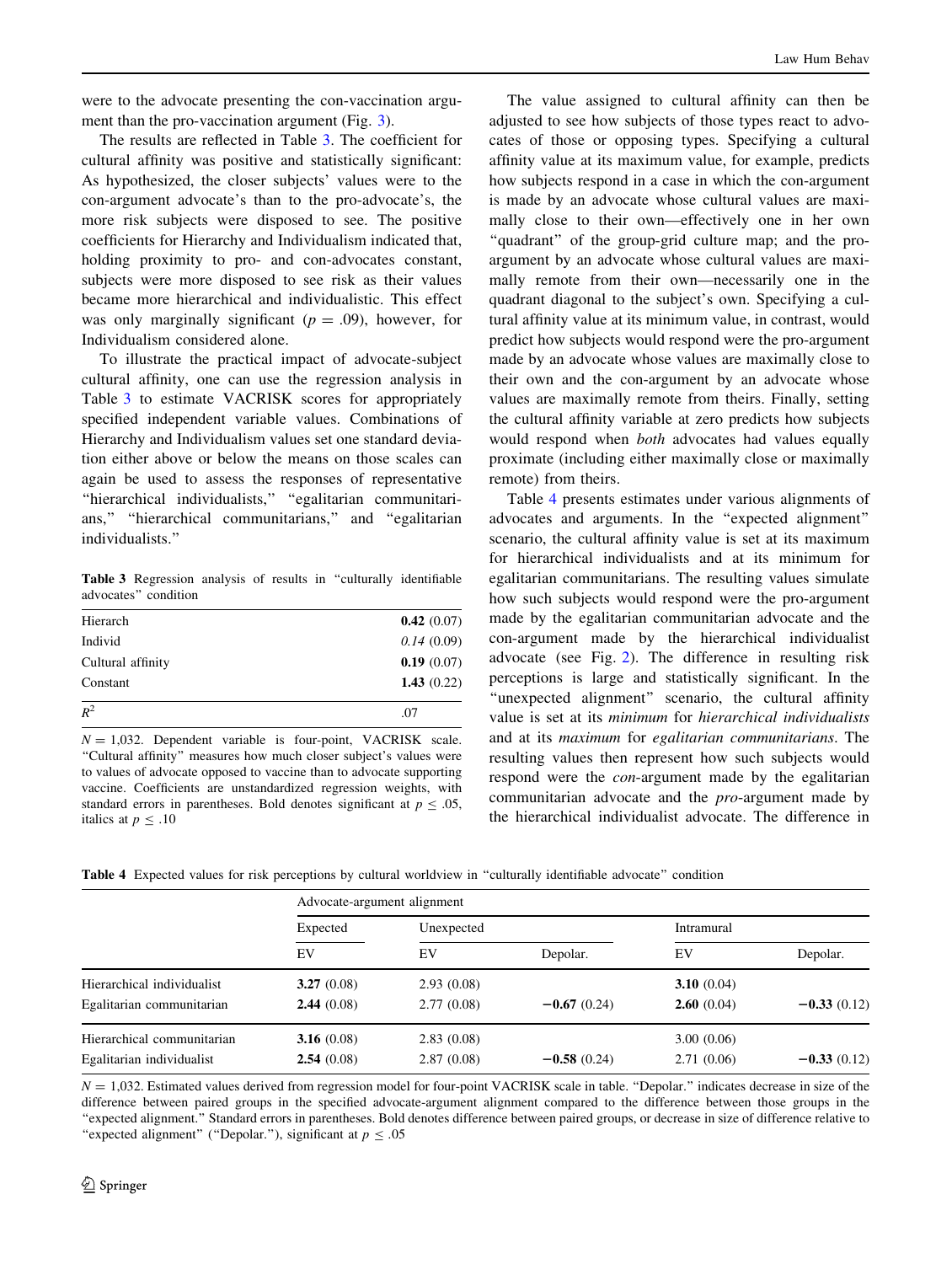the estimated values now is extremely small and not statistically significant. This result is consistent with the credibility-heuristic hypothesis that the cultural identity of advocates can accentuate or mitigate polarization in risk perceptions of culturally diverse subjects.

The hypothesis is also consistent with the result generated in a so-called ''intramural alignment'' scenario. There the cultural affinity value is set at zero. The estimated VACRISK values are now consistent with those that result when subjects react to arguments made by advocates whose values are equally proximate to theirs—as they would be, for example, if subjects of a particular combination of worldviews received information from advocates who both shared or rejected her outlooks. A significant difference persists between the risk perceptions of hierarchical individualists and those of egalitarian communitarians (as one would expect based on the significant coefficient for Hierarchy and marginally significant coefficient for Individualism, respectively, in the regression analysis), but the size of the difference is significantly smaller than it is in the "expected alignment" scenario.

Similar results are observed for Hierarchical Communitarians and Egalitarian Individualists. If subjects of these types observe advocates who share their values advancing the arguments that fit the subjects' respective predispositions (pro- for Egalitarian Individualists and con- for Hierarchical Communitarians), and observe advocates who reject their values advancing arguments that conflict with subjects' predispositions, the estimated gulf between subjects with these values widens. The estimated gap shrinks, in contrast, if the argument-advocate alignment is reversed, as it does if subjects of these types observe advocates

whose values are equally proximate or remote from their own on both sides of the debate.

# Analytic Summary

The results of both stages of the experiment are summarized in Fig. [4](#page-10-0). As expected, hierarchy and individualism, particularly when combined, disposed subjects to be more concerned, egalitarianism and communitarianism to be less, about the risks of HPV vaccination. Those dispositions exerted a relatively modest effect in the absence of arguments about the risks and benefits of the vaccine. Consistent with biased assimilation and polarization, however, the size of the disagreement between subjects with those values grew when they were exposed to balanced arguments.

Consistent with the credibility-heuristic hypotheses, moreover, the polarizing effect of information was highly sensitive to the cultural identity of the advocates making pro- and con-arguments. The results of this part of the experiment suggest that polarization grows where culturally diverse subjects see the argument they are disposed to accept being made by the advocate whose values they share, and the argument they are predisposed to reject being made by the advocate whose values they repudiate. In contrast, when subjects see the argument they are disposed to reject being made by the advocate whose values they share, and the argument they are predisposed to accept being made by the advocate whose values they repudiate, polarization shrinks to the point of disappearing. When subjects see the arguments being made by advocates whose values are equally congenial (or uncongenial) to theirs, polarization is modest.

<span id="page-10-0"></span>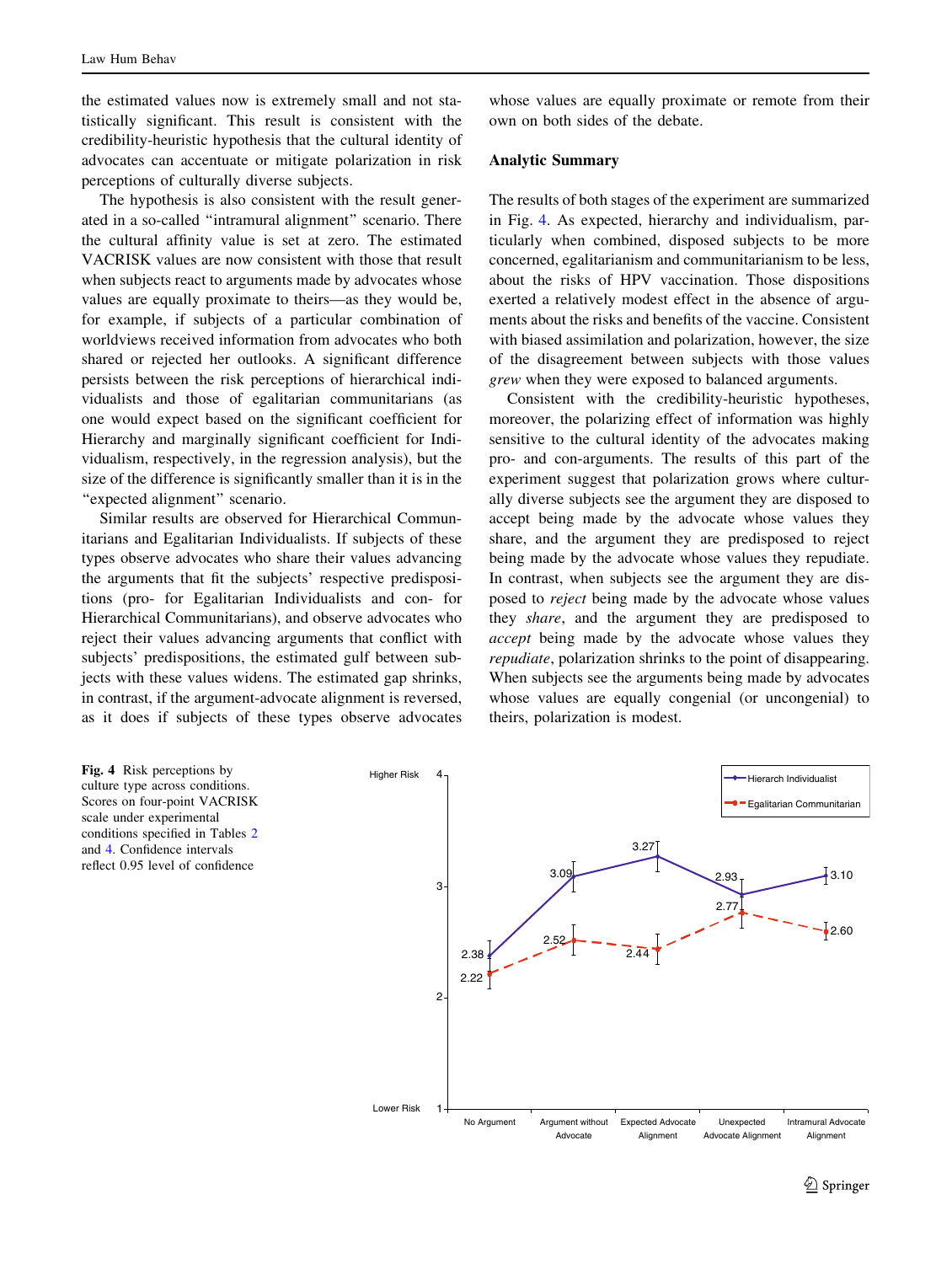#### **Discussion**

The central hypotheses of the study were largely vindicated. The results of the experiment suggest that disagreements about the risks and benefits of HPV vaccination are shaped by cultural values, which exert their influence through the biased assimilation of information and through attributions of information-source credibility. We now consider some of the implications of these findings.

#### Advancing the Cultural Theory of Risk

Most of the work to date in cultural theory has been correlational in nature. Large-sample surveys furnish support for cultural theory because they reveal that risk perceptions are distributed across persons in patterns that can be cogently explained only if individuals' values are exerting an influence—one independent of myriad other factors associated with variance in risk perception—on individuals' beliefs about societal dangers and how they should be abated (see Kahan et al., [2007](#page-15-0), p. 473). Nevertheless, this mode of proof is necessarily indirect. Correlations suggest causation but do not prove it, in this setting primarily because they do not permit observation of the psychological mechanisms through which cultural values influence risk perceptions.

Continued advancement of cultural theory thus depends on experimental investigations designed to furnish direct evidence of such mechanisms. By documenting the role played by two mechanisms—biased assimilation and the credibility heuristic—our study helps to corroborate and extend cultural theory.

# Advancing Enlightened Public Deliberation on Risk Regulation

The results of our study also have practical implications for the role of public deliberations in risk regulation. Indeed, the mechanisms of cultural cognition we have identified suggest an approach to public risk communication that is quite different from conventional strategies.

The scholarly study of risk regulation is dominated by two theories, which support opposing philosophies of risk communication. The "rational weigher" position asserts that individuals, in aggregate and over time, tend to process information about risk in a manner that promotes their expected utility (Philipson & Posner, [1993](#page-15-0); Starr, [1969](#page-15-0); Viscusi, [1983\)](#page-15-0). This theory implies that the best way to promote sensible democratic decision making about risk is simply to disseminate sound scientific information as widely as possible.

The "irrational-weigher" theory, in contrast, holds that individuals, due to various cognitive limitations and biases, are incapable of processing risk information in a manner that promotes their expected utility (Margolis, [1996](#page-15-0); Sunstein, [2005\)](#page-15-0). This position counsels transferring as much risk regulatory power as possible to politically insulated experts, whose specialized training permits them to evaluate information more dispassionately and systematically (Breyer, [1993;](#page-14-0) Sunstein, [2005\)](#page-15-0). Risk communication, on this view, is simply a bad idea; because the public is inherently predisposed to react irrationally, the dissemination of even scientifically sound information is likely to trigger inordinate states of alarm, which in turn provoke ill-considered regulatory responses from democratically accountable political institutions (Kuran & Sunstein, [1998](#page-15-0)). Accordingly, when governmental and other experts are confronted with public concerns over particular risks, ''the best approach may well be this: Change the subject…. [D]iscuss something else and to let time do the rest'' (Sunstein, [2005,](#page-15-0) p. 125).

At first glance, the mechanisms of cultural cognition can be seen as amplifying the irrational-weigher theory's skepticism about the efficacy of risk communication (Sunstein, [2006\)](#page-15-0). Corroborating earlier findings (Kahan et al., [2009\)](#page-15-0), our study found that individuals are motivated selectively to credit empirical claims in a manner that coheres with their visions of the ideal society. When they see advocates debating such a risk, individuals, we found, are motivated to defer to the ones whom they perceive to share their basic view of how society should be organized. Because the same forces that motivate individuals generally to adopt positions congenial to their cultural outlooks are likely to induce policy advocates to do so, a deliberative climate is likely to emerge in which culturally diverse members of the public consistently see advocates they identify with presenting arguments they are already predisposed to accept, and advocates they do not identify with presenting arguments they are predisposed to reject. The self-reinforcing effects of culturally biased assimilation and cultural credibility thus make the prospect for spontaneous convergence on sound scientific information exceedingly remote.

Nevertheless, the cultural cognition account of why risk communication can easily fail is more complicated than the irrational-weigher theory's, and ultimately less despairing of the prospects for informed democratic deliberation. The irrational-weigher theory attributes discrepancies between expert and public risk perceptions solely to the public's reliance on ''error prone'' heuristic or ''system 1'' forms of reasoning (Kahneman, [2003](#page-15-0); Sunstein, [2005](#page-15-0)). However, the cultural cognition of risk shows that the interaction of heuristic reasoning with individual values must be taken into account as well in order to explain how exposure to the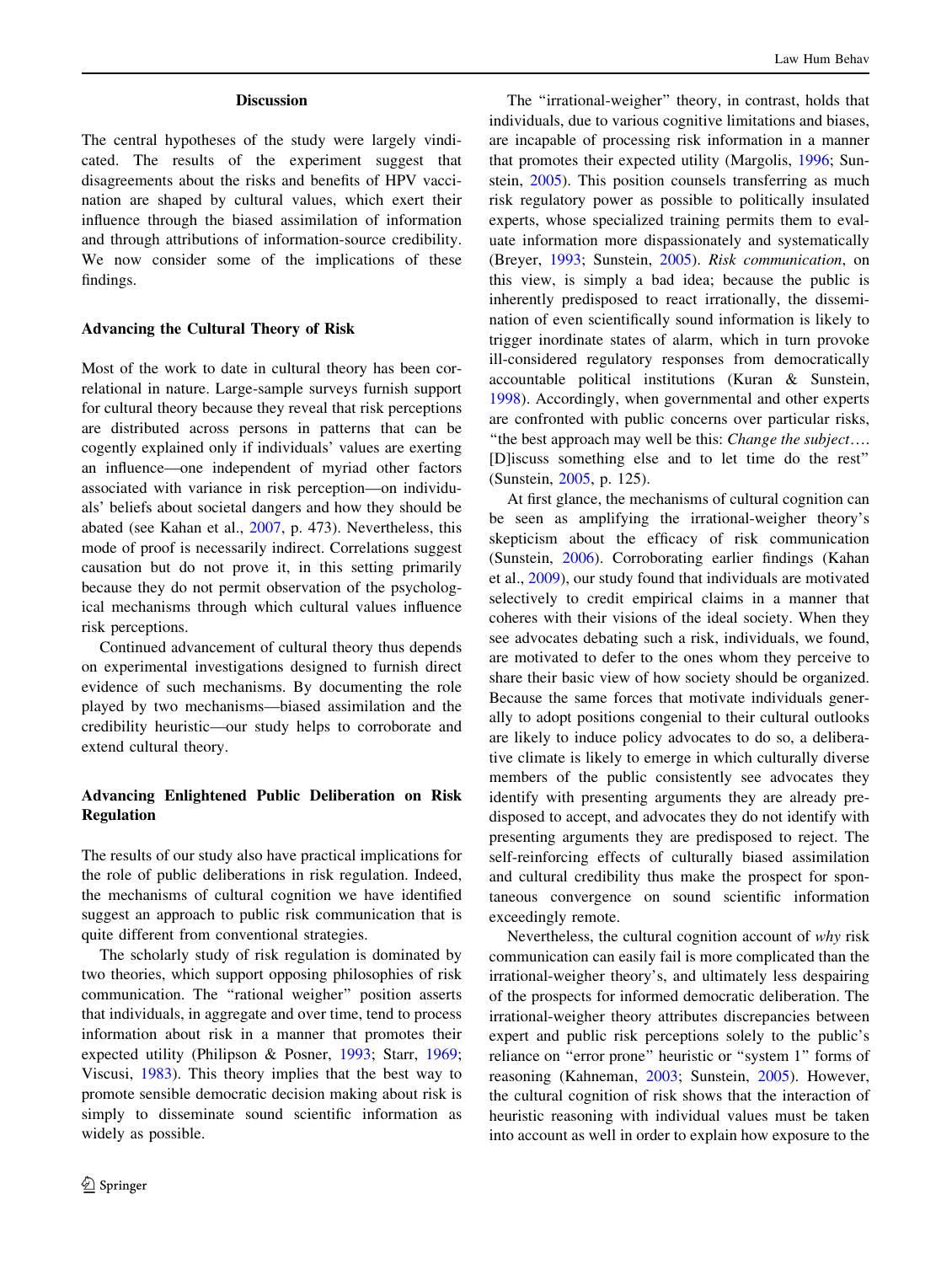common information can generate pronounced individual differences among persons of diverse outlooks and related characteristics. If making public deliberations responsive to the guidance of sound scientific evidence depends on endowing members of the public with the capacity to evaluate scientific evidence through use solely of systematic or ''system 2'' forms of reasoning, then irrationalweigher theorists are clearly right to believe that sound risk regulation is not compatible with genuinely participatory modes of lawmaking. But if the antagonism between heuristic reasoning and recognition of sound scientific evidence is attributable in larger part to the polarizing influence of cultural cognition, then risk communication strategies aimed at neutralizing or mitigating cultural cognition might make the objective of enlightened public deliberations over risk much more realistic (Kahan, [2008](#page-14-0)).

The results of our study suggest the possibility of such strategies. As evidenced in the biased-assimilation experiment, hierarchical individualists were disposed to see the HPV vaccine as risky, the egalitarian communitarians to see it as safe. But if subjects of those types observed advocates of their respective persuasions arguing for and against mandatory vaccination, respectively, egalitarian communitarians saw significantly more risk and hierarchical individualists significantly less. As a result, in this "unexpected alignment" scenario, the views of such subjects approached convergence, presumably because they were then deriving comparable informational content from the arguments for and against mandatory vaccination. It might be inferred, then, that one technique for eliminating cultural polarization is to arrange for members of the public to be exposed to debates in which advocates of diverse cultural identities present positions contrary to the predispositions of those who share their values.

But this strategy for mitigating cultural conflict on risk strikes us as unrealistic and likely self-defeating. The proposal to orchestrate counter-intuitive pairings of arguments and advocates not only assumes an unrealistic degree of control over who says what—or is perceived to be saying what—in public debate. It also ignores a very real risk that such orchestration will backfire. Ordinary citizens are of course aware that they must rely on trustworthy sources to identify which contested empirical claims are worthy of belief; they are thus aware that parties with an interest in the acceptance of one or another claim have an incentive to manipulate public perceptions of the position that trusted authority figures hold. As a result, if they suspect manipulation, members of the public (quite sensibly) are likely to take it as corroboration that the position they were predisposed to reject is in fact the weaker one—a dynamic Lessig [\(1995](#page-15-0)) calls the ''Orwell effect.''

Indeed, something very much like this appears to have occurred already in the debate over mandatory HPV vaccination. In 2007, Texas became the first state with a mandatory school vaccination program when its Governor, Rick Perry, issued an executive order creating one. Because Perry is a conservative, southern Republican, his action was viewed as signaling potential abatement of the ideological opposition that had been halting adoption of HPV programs in other states (Blumenthal, [2007](#page-14-0)). It was revealed shortly thereafter, however, that Merck & Co., the manufacturer of what was then the only approved vaccine, had been a contributor to Perry's re-election campaign in 2006. In the resulting uproar, the state legislature passed a law overturning the Governor's order, and Perry backed off his pledge to veto that legislation (Elliot, [2007\)](#page-14-0).

A likely more effective (and morally more defensible) strategy for counteracting the influence of cultural cognition in debates over the HPV vaccine is to promote a genuinely pluralistic-argument environment. The results in the ''intramural alignment'' scenario of our study—in which we measured the impact on subjects when arguments were assigned to advocates whose values were equally proximate to the subjects—also significantly reduced polarization. This finding suggests that the impact of cultural cognition would be relatively small if citizens observed persons of diverse values on both sides of the mandatory vaccination debate. Achieving a deliberative environment of that sort would certainly be more feasible than creating one in which advocates of various cultural identities consistently advanced positions contrary to what one would expect from individuals with their values. Indeed, achieving a pluralistic-argument environment of this sort would seem to be especially practicable in structured deliberations (Fishkin, [1991,](#page-14-0) [1995](#page-14-0); Gastil, [2008](#page-14-0)), where its presence or absence might help to explain the uneven patterns of success observed in the literature on this device (Ackerman & Fishkin, [2004;](#page-14-0) Gastil, Black, & Moscovitz, [2008](#page-14-0); Schkade, Sunstein, & Hastie, [2007\)](#page-15-0).

Even more important, it seems plausible to believe that efforts to create such an environment—in structured deliberative contexts or in public discussion generally could be promoted transparently without risk of Lessig's "Orwell effect." Those engaged in seeking out and encouraging advocates of diverse persuasions who genuinely believe in their positions to participate on both sides of the debate can honestly and credibly claim that their goal is not to manipulate the public to accept one position; rather it is to enable members of the public to decide for themselves what position to adopt in a climate calculated to permit them to consider the evidence free of a type of cognitive distortion persons of all cultural persuasions presumably resent.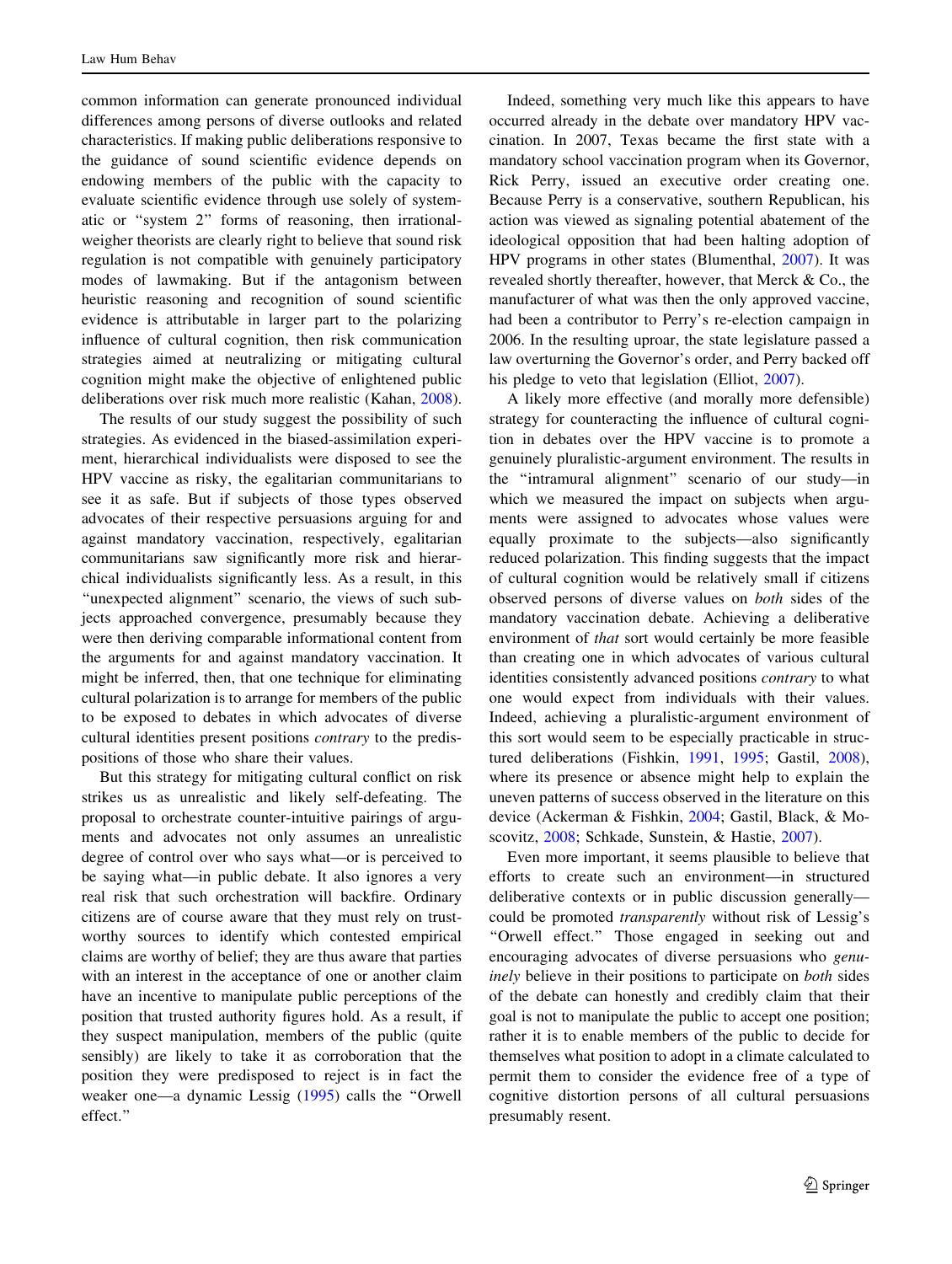Of course, one cannot be certain that such a strategy would work based solely on a study like the one we conducted. But for the practical-minded public advocate in need of immediate guidance, our results suggest that this approach might at least be worth a try.

# Future Research

Speculations of this sort highlight the likely utility of follow-up studies. Such studies could be used both to refine practical strategies for managing the influence of cultural cognition on public deliberations and to extend the investigation of the dynamics of cultural cognition initiated in this study.

Indeed, the nature of the interaction of cultural values and the credibility heuristic would itself benefit from further examination. Our study suggests that cultural affinity influences source credibility but does not indicate exactly how or why. Credibility has been shown to rest on certain predicates, including the perceived knowledge and honesty and the likeability of the source (Lupia, [2002](#page-15-0)). One hypothesis worthy of testing, then, is whether these attributes are influenced by affinity between the perceived cultural values of the source and those evaluating his or her credibility.

An additional subject for investigation is whether the interaction between culture and credibility observed in this study extends to recognizable sources of risk communication. Trust of government regulators is an important predictor of risk concern (Slovic, Flynn, & Layman, [1991](#page-15-0)). Survey research shows that perceived value-affinity is an element of such trust (Siegrist, Cvetkovich, & Roth, [2000](#page-15-0)). Possible topics for study, then, include whether the variances in the level of trust that individuals have in agencies such as the FDA and the EPA is influenced by the affinity between subjects' cultural values and those they impute to officials in those agencies, and, if so, whether trust can be increased through strategies that enhance perceived cultural affinity with such officials.

Finally, and most importantly, the current study should be extended by examinations of potential mechanisms of cultural cognition. Interactions with the availability heuristic, with affect, with the status quo bias, and with identity-threat all are plausible sources of the impact of culture on risk perceptions (Kahan et al., [2007\)](#page-15-0). Cultural cognition also likely interacts with the forms of social influence emphasized by the social amplification literature (Kasperson & Kasperson, [1996;](#page-15-0) Pidgeon, Kasperson, & Slovic, [2003](#page-15-0)), explaining how such influences not only magnify risk perceptions but also likely magnify individual differences in perceptions, resulting in persistent states of polarization.

#### Conclusion

The cultural theory of risk offers a distinctive, and distinctively provocative, account of political conflict over risk. On this account, individuals instinctively perceive behavior they abhor to be harmful and behavior they revere as benign (Douglas, [1966](#page-14-0)). As a result, even when citizens share a commitment to tolerating ways of life that differ from their own, they are likely to divide into bitter cultural factions as they deliberate over policies to mitigate damage to the environment, repel external threats, and promote public health (Douglas & Wildavsky, [1982\)](#page-14-0).

This paper described a study that used disagreement over mandatory HPV vaccination to test the cultural theory of risk. That study found that cultural values do indeed seem to generate divergent perceptions of the risk and benefits of the HPV vaccine. They exert this influence, study results suggest, through two related mechanisms biased assimilation and the credibility heuristic.

We have discussed what we see as the principal theoretical and practical implications of these findings. But by far the most important implication of the study is the likely profit of additional studies of the mechanisms of cultural cognition. By identifying the heuristic processes through values influence perceptions of harm and danger, properly designed experiments have the potential to advance not only our understanding of the cultural theory of risk but also our ability to use that theory and related ones to promote enlightened public deliberation on risk regulation.

Acknowledgments This study was funded by the National Science Foundation, Grant SES 0621840, the Oscar M. Ruebhausen Fund at Yale Law School. We would like to thank Katherine Bell for editorial assistance.

#### Appendix: Information on Online Sample

# 1. Knowledge Networks

Knowledge Networks and who participated in study experiments via Knowledge Network's online testing facilities. Knowledge Networks [\(http://www.knowledgenetworks.](http://www.knowledgenetworks.com/) [com/](http://www.knowledgenetworks.com/)) is a public opinion research firm with offices located throughout the United States. It maintains an active respondent pool of some 40,000 persons who are recruited to participate in online surveys and experiments administered on behalf of academic and governmental researchers and private businesses. Its recruitment and sampling methods assure a diverse sample that is demographically representative of the U.S. population [\(http://www.knowledgenet](http://www.knowledgenetworks.com/ganp/reviewer-info.html) [works.com/ganp/reviewer-info.html\)](http://www.knowledgenetworks.com/ganp/reviewer-info.html). Studies using Knowledge Networks facilities are routinely published in peerreviewed academic journals [\(http://www.knowledgenetworks.](http://www.knowledgenetworks.com/ganp/docs/KN%20Bibliography%20and%20Journals%20List%20-%203-2-09.pdf)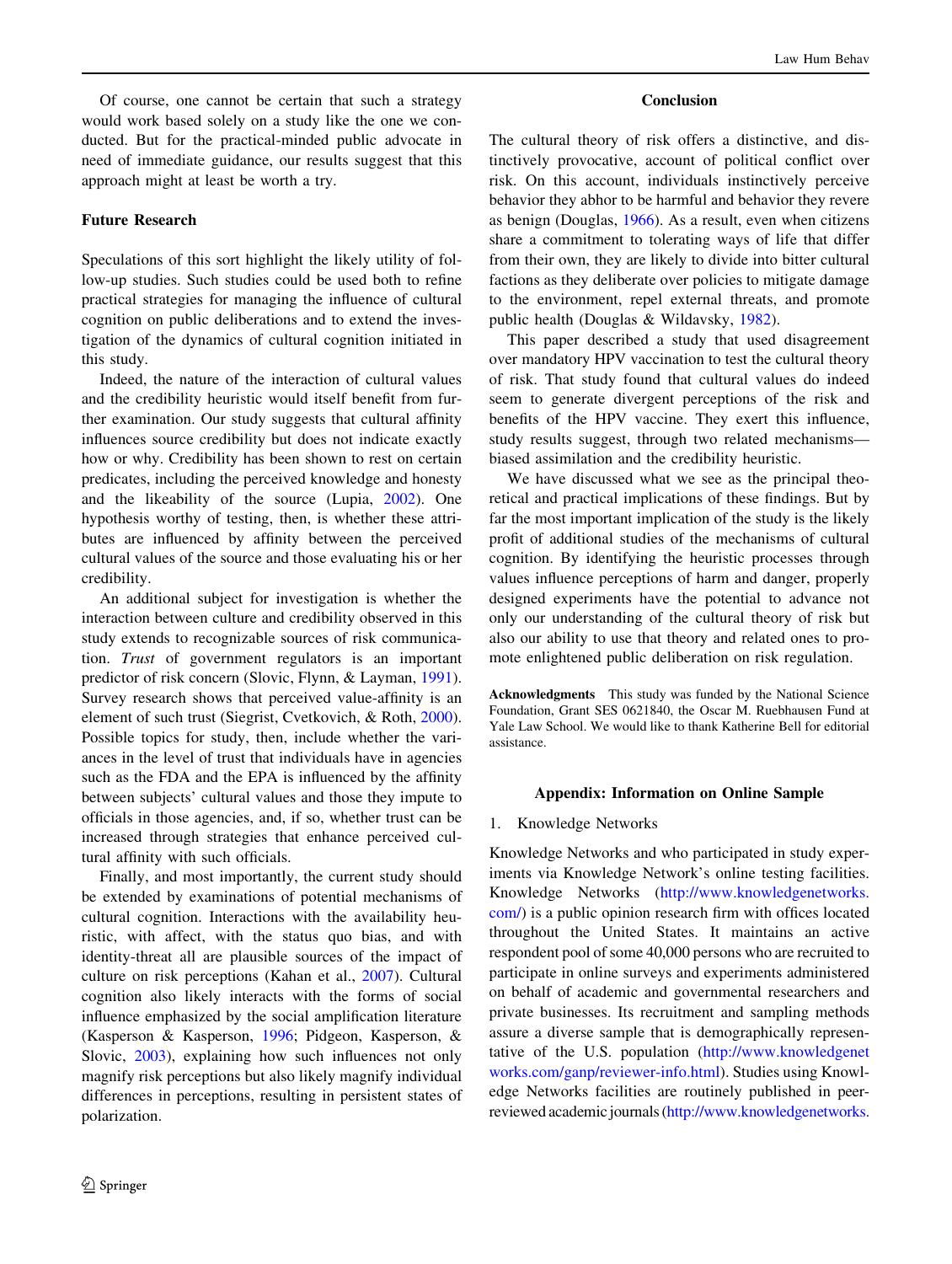[com/ganp/docs/KN%20Bibliography%20and%20Journals%](http://www.knowledgenetworks.com/ganp/docs/KN%20Bibliography%20and%20Journals%20List%20-%203-2-09.pdf) [20List%20-%203-2-09.pdf\)](http://www.knowledgenetworks.com/ganp/docs/KN%20Bibliography%20and%20Journals%20List%20-%203-2-09.pdf).

- 2. Demographic composition of sample for this study.
	- (a) Total number of subjects: 1,538.
	- (b) Gender: 52% female, 48% male.
	- (c) Race: 73% white, 10% African-American, 12% Hispanic, 5% other.
	- (d) Average age: 47 years.
	- (e) Median household income: US\$40,000 to US \$49,999.
	- (f) Median education level: Some college.

#### References

- Ackerman, B. A., & Fishkin, J. S. (2004). Deliberation day. New Haven: Yale University Press.
- Aiken, L. S., West, S. G., & Reno, R. R. (1991). Multiple regression: Testing and interpreting interactions. Newbury Park, CA: Sage Publications.
- Alliance for Human Research Protection (2007, Feb. 8). More re: Merck's ''help pay for vioxx'' mandatory vaccine campaign. Retrieved from <http://www.ahrp.org/cms/content/view/463/29/>.
- Blumenthal, R. (2007, Feb. 2). Texas is first to require cancer shots for schoolgirls, New York Times. Retrieved from [http://www.](http://www.nytimes.com/2007/02/03/us/03texas.html) [nytimes.com/2007/02/03/us/03texas.html.](http://www.nytimes.com/2007/02/03/us/03texas.html)
- Breyer, S. G. (1993). Breaking the vicious circle: Toward effective risk regulation. Cambridge, MA.: Harvard University Press.
- Brody, J. E. (2007, May 15). HPV vaccine: Few risks, many benefits. New York Times. Retrieved from [http://www.nytimes.com/](http://www.nytimes.com/2007/05/15/health/15brod.html) [2007/05/15/health/15brod.html.](http://www.nytimes.com/2007/05/15/health/15brod.html)
- Carreyrou, J. (2006, Apr. 16). Viral marketing: Questions on efficacy cloud a cancer vaccine. Wall Street Journal, p. 1.
- Centers for Disease Control and Prevention, Office of Enterprise Communications. (2006, June 29). CDC's advisory committee recommends human papillomavirus virus vaccination. Retrieved from [http://www.cdc.gov/od/oc/media/pressrel/r060629.htm.](http://www.cdc.gov/od/oc/media/pressrel/r060629.htm)).
- Clark, R. D., & Maass, A. (1988). The role of social categorization and perceived source credibility in minority influence. European Journal of Social Psychology, 18(5), 381–394.
- Cohen, J., Cohen, P., West, S. G., & Aiken, L. S. (2003). Applied multiple regression/correlation analysis for the behavioral sciences (3rd ed.). Mahwah, NJ: L. Erlbaum Associates.
- Dake, K. (1991). Orienting dispositions in the perception of risk—An analysis of contemporary worldviews and cultural biases. Journal of Cross-Cultural Psychology, 22(1), 61–82.
- DiMaggio, P. (1997). Culture and cognition. Annual Review of Sociology, 23, 263–287.
- Douglas, M. (1966). Purity and danger; an analysis of concepts of pollution and taboo. New York: Praeger.
- Douglas, M. (1970). Natural symbols: Explorations in cosmology. London: Barrie & Rockliff, Cresset Press.
- Douglas, M. (1986). How institutions think. Syracuse, NY: Syracuse University Press.
- Douglas, M. (1997). The depoliticization of risk. In R. J. Ellis & M. Thompson (Eds.), Culture matters: Essays in honor of Aaron Wildavsky (pp. 121–132). Boulder, CO: Westview Press.
- <span id="page-14-0"></span>Douglas, M., & Wildavsky, A. B. (1982). Risk and culture: An essay on the selection of technical and environmental dangers. Berkeley: University of California Press.
- Dunne, E. F., Unger, E. R., Sternberg, M., McQuillan, G., Swan, D. C., Patel, S. S., et al. (2007). Prevalence of HPV infection among females in the United States. Journal of American Medical Association, 297(8), 813–819.
- Elliot, J. (2007, Mar. 9). Perry won't veto bill blocking HPV order. Houston Chronicle. Retrieved from: [http://www.chron.com/disp/](http://www.chron.com/disp/story.mpl/metropolitan/4785851.html) [story.mpl/metropolitan/4785851.html](http://www.chron.com/disp/story.mpl/metropolitan/4785851.html).
- Ellis, R. J., & Thompson, F. (1997). Culture and the environment in the Pacific northwest. American Political Science Review, 91(4), 885–898.
- Fishkin, J. S. (1991). Democracy and deliberation: New directions for democratic reform. New Haven: Yale University Press.
- Fishkin, J. S. (1995). The voice of the people: Public opinion and democracy. New Haven: Yale University Press.
- Focus on the Family. (2007). Focus on the family's position statement: Human papillomavirus vaccines. Retrieved from [http://www.family.org/sharedassets/correspondence/pdfs/Public](http://www.family.org/sharedassets/correspondence/pdfs/PublicPolicy/Position_Statement-Human_Papillomavirus_Vaccine.pdf) [Policy/Position\\_Statement-Human\\_Papillomavirus\\_Vaccine.pdf](http://www.family.org/sharedassets/correspondence/pdfs/PublicPolicy/Position_Statement-Human_Papillomavirus_Vaccine.pdf).
- Gastil, J. (2008). Political communication and deliberation. Los Angeles: SAGE Publications.
- Gastil, J., Black, L., & Moscovitz, K. (2008). Ideology, attitude change, and deliberation in small face-to-face groups. Political Communication, 25, 23–36.
- Gelman, A., & Hill, J. (2007). Data analysis using regression and multilevel/hierarchical models. Cambridge, NY: Cambridge University Press.
- Gerber, A., & Green, D. (1999). Misperceptions about perceptual bias. Annual Review of Political Science, 2, 189–210.
- Gibbs, N. (2006, June 21). Defusing the war over the ''promiscuity vaccine.'' Time. Retrieved from [http://www.time.com/time/](http://www.time.com/time/nation/article/0,8599,1206813,00.html) [nation/article/0,8599,1206813,00.html.](http://www.time.com/time/nation/article/0,8599,1206813,00.html)
- Gutierrez, R., & Giner-Sorolla, R. (2007). Anger, disgust, and presumption of harm as reactions to taboo-breaking behaviors. Emotion, 7(4), 853–868.
- Haidt, J., & Hersh, M. A. (2001). Sexual morality: The cultures and emotions of conservatives and liberals. Journal of Applied Social Psychology, 31(1), 191–221.
- Harris, G. (2006, June 9). U.S. approves use of vaccine for cervical cancer. New York Times, p. A1.
- Horvath, M. A. H., & Giner-Sorolla, R. (2007). Below the age of consent: Influences on moral and legal judgments of adult– adolescent sexual relationships. Journal of Applied Social Psychology, 37(12), 2980–3009.
- Hovland, C. I., & Weiss, W. (1951–1952). The influence of source credibility on communication effectiveness. Public Opinion Quarterly, 15(4), 635-650.
- Jaccard, J., & Turrisi, R. (2003). Interaction effects in multiple regression (2nd ed.). Thousand Oaks, CA: Sage Publications.
- Jenkins-Smith, H. (2001). Modeling stigma: An empirical analysis of nuclear waste images of Nevada. In J. Flynn, P. Slovic, & H. Kunreuther (Eds.), Risk, media, and stigma: Understanding public challenges to modern science and technology (pp. 107– 132). London; Sterling, VA: Earthscan.
- Judd, C. M. (2000). Everyday data analysis in social psychology: Comparisons of linear models. In H. T. Reis & C. M. Judd (Eds.), Handbook of research methods in social and personality psychology (pp. 370–392). New York: Cambridge University Press.
- Kahan, D. M. (2007). The cognitively illiberal state. Stanford Law Review, 60, 115–154.
- Kahan, D. M. (2008). Two conceptions of emotion in risk regulation. University of Pennsylvania Law Review, 156, 741–766.
- Kahan, D. M., & Braman, D. (2006). Cultural cognition and public policy. Yale Law & Policy Review, 24, 147.
- Kahan, D., & Braman, D. (2008). The self-defensive cognition of selfdefense. American Criminal Law Review, 45(1), 1–65.